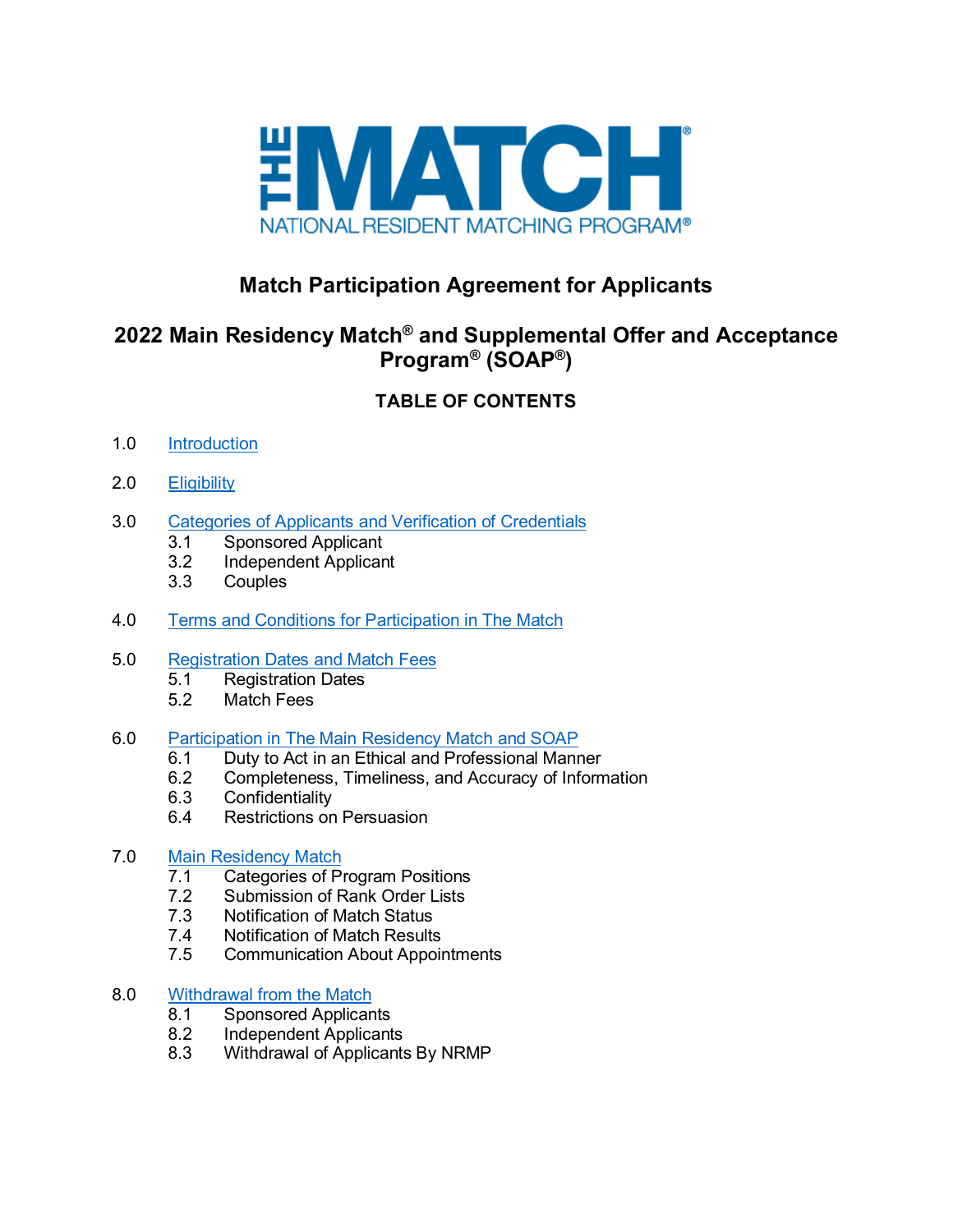- 9.0 [Supplemental Offer and Acceptance Program \(SOAP\)](#page-15-0)
	- 9.1 SOAP Eligibility<br>9.2 SOAP Communi
	- SOAP Communication
	- 9.3 SOAP Applications and Process<br>9.4 Exception Unmatched SOAP-E
	- 9.4 Exception Unmatched SOAP-Eligible Applicants<br>9.5 SOAP-Ineligible Applicants
	- SOAP-Ineligible Applicants
	- 9.6 List of Unfilled Programs
- 10.0 [Binding Commitment](#page-17-0)
- 11.0 [Waiver or Deferral of Match Results](#page-18-0)
- 12.0 <u>[Violations](#page-19-0)</u><br>12.1 Alle
	- 12.1 Alleged Violations<br>12.2 Violations Policy a
	- 12.2 Violations Policy and Procedure<br>12.3 Withdrawal of An Applicant Due
	- Withdrawal of An Applicant Due to Suspected Violation
	- 12.4 Confirmed Violations
- 13.0 [Use of Match Information](#page-21-0)<br>13.1 Applicant Use of M
	- Applicant Use of Match Information
	- 13.2 NRMP Use of Match Information
- 14.0 [Representation and Warranties](#page-23-0)
- 15.0 [Disclaimers](#page-23-1)
- 16.0 [Limitation of Liability](#page-24-0)
- 17.0 [Notices](#page-24-1)
- 18.0 [Dispute Resolution](#page-24-2)
- 19.0 [Limitation of Action](#page-25-0)
- 20.0 [General](#page-26-0)
- 21.0 [Applicant Authorization for Release of Test Scores and](#page-26-1) Anonymized Data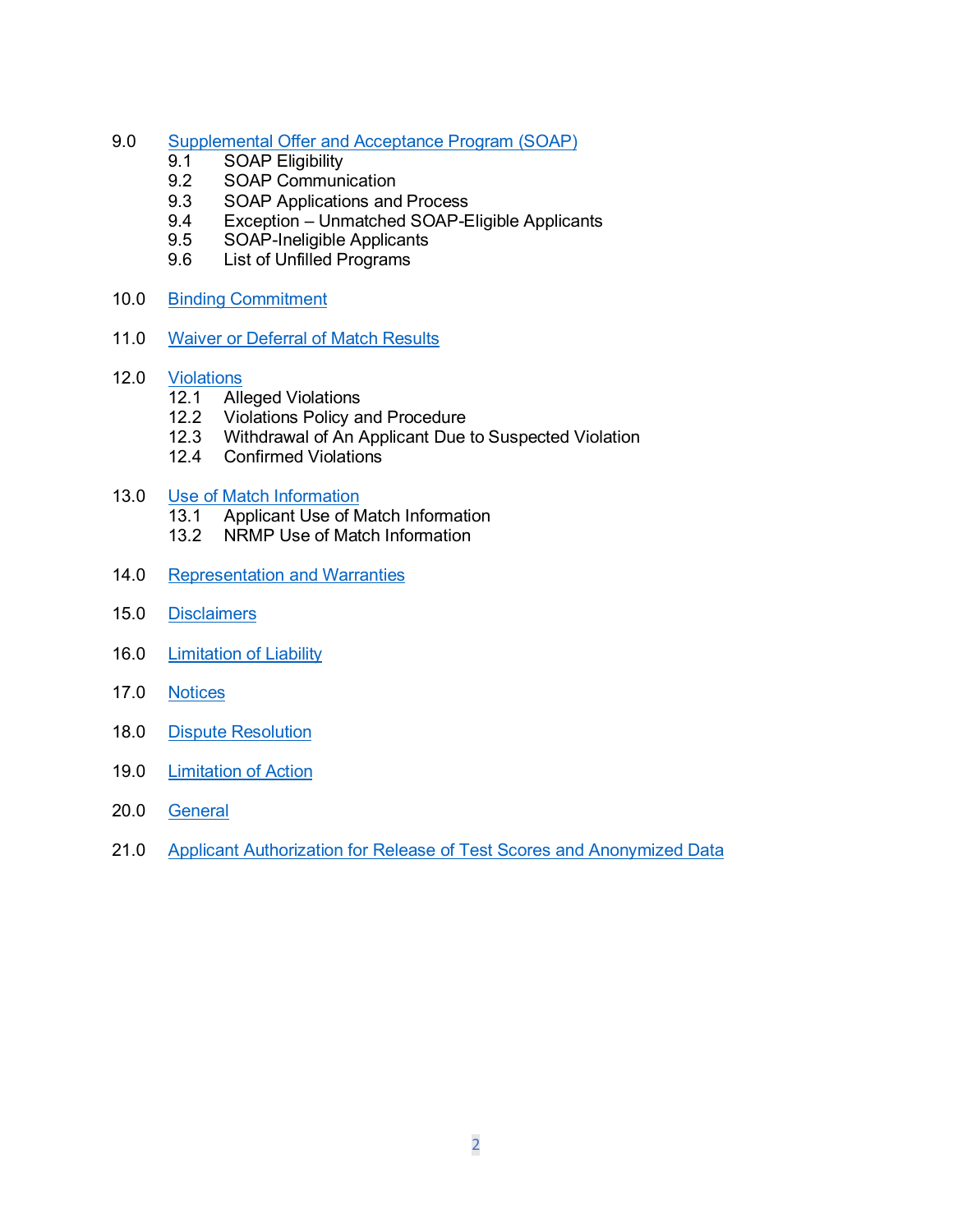# <span id="page-2-0"></span>**1.0 INTRODUCTION TO THE MAIN RESIDENCY MATCH AND SOAP**

The Main Residency Match ("the Match") is sponsored by the National Resident Matching Program® (NRMP®), an independent, non-profit organization founded in 1952 for the purpose of providing an orderly and fair mechanism for matching the training preferences of applicants to U.S. residency positions with the preferences of residency training program directors.

The Match:

- Provides a system for the confidential selection of applicants to graduate medical education programs using an electronic, proprietary mathematical algorithm;
- **Establishes an equitable and uniform time for applicants and programs to submit rank** order lists that express their respective preferences;
- Enables applicants to make informed decisions about their chosen medical specialty or residency training program(s) free of persuasion; and
- Establishes a binding commitment between the applicant and the program(s). Neither the applicant nor the program may release the other from the binding commitment without a waiver or deferral granted by the NRMP (Section 11.0).

The Match is managed through the NRMP's proprietary Registration, Ranking, and Results® (R3®) system which processes an applicant's certified rank order list using a mathematical algorithm to match the preferences of the applicant to the preferences of the program(s). Applicants learn whether they matched, and if matched, where they matched according to published schedules provided by the NRMP.

Applicants who are unmatched or who are partially matched after the algorithm has been processed, and who meet eligibility requirements, may seek to obtain unfilled position(s) during the NRMP Match Week Supplemental Offer and Acceptance Program® (SOAP®).

SOAP is a process occurring during Match Week wherein positions left unfilled in the Match (i.e., after the matching algorithm has been processed) are offered to SOAP-eligible applicants. During Match Week and until SOAP concludes, all positions offered by unfilled programs and accepted by SOAP-eligible applicants, shall only be through only the R3 system. Not all unfilled programs participate in SOAP.

Applicants are advised to read carefully this Agreement and retain a copy of it for future reference.

#### <span id="page-2-1"></span>**2.0 ELIGIBILITY**

To participate in the Match and SOAP, applicants must register with the NRMP and meet all requirements for entry into graduate medical education as prescribed by: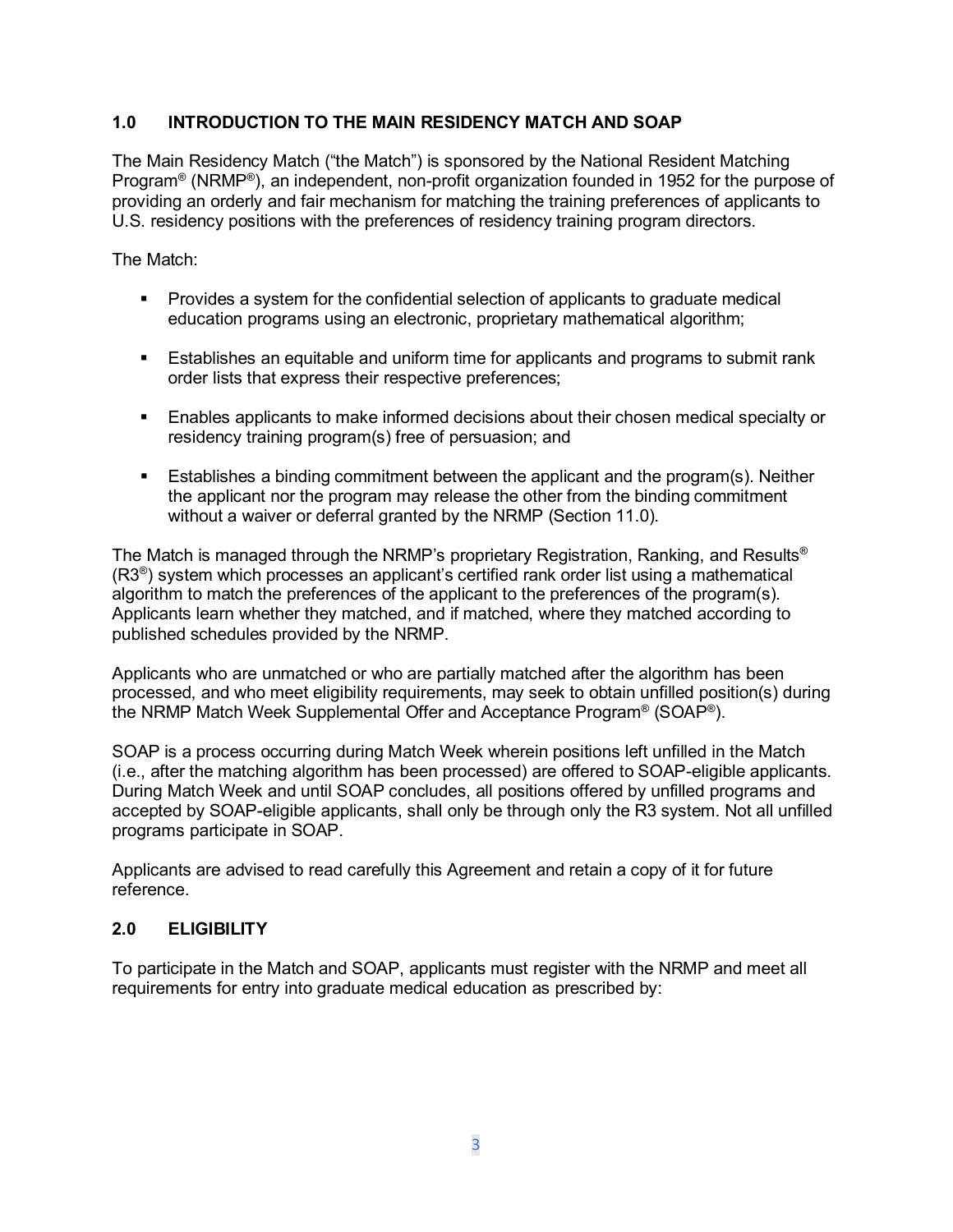- 1. The U.S. senior applicant's medical school;
- 2. The Accreditation Council for Graduate Medical Education ("ACGME") as outlined in the Institutional Requirements and the Program Requirements for the applicant's specialty; and if applicable,
- 3. The Educational Commission for Foreign Medical Graduates ("ECFMG").

Sponsoring institutions (e.g., teaching hospitals) and residency training programs may have additional eligibility requirements. Those requirements must be made available to each applicant during recruitment and before the Rank Order List Certification Deadline, either electronically or in writing.

Applicants are responsible for understanding their eligibility to enter their selected training program(s) before certifying their rank order list.

Applicants may not withdraw from the Match after the Rank Order List Certification Deadline.

# <span id="page-3-0"></span>**3.0 CATEGORIES OF APPLICANTS AND VERIFICATION OF CREDENTIALS**

# **3.1 Sponsored Applicant**

A "sponsored applicant" is:

- 1. A student enrolled in a U.S. medical school accredited by the Liaison Committee on Medical Education ("LCME") or the American Osteopathic Association ("AOA") Commission on Osteopathic College Accreditation ("COCA"); or
- 2. A student who graduated from an LCME or AOA COCA-accredited medical school between June 30 of the calendar year the Match opens and 9:00 pm eastern time on the Rank Order List Certification Deadline in the year of the Match.

**3.1.1 Verification of Sponsored Applicant Credentials:** A sponsored applicant's eligibility to participate in the Match and in SOAP to enter graduate medical education training on July 1 in the year of the Match shall be based on the graduation requirements of the medical school. The sponsored applicant's medical school must verify the student's anticipated eligibility to graduate no later than the Rank Order List Certification Deadline. Students deemed ineligible to graduate by the Rank Order List Certification Deadline will be withdrawn from the Match and SOAP.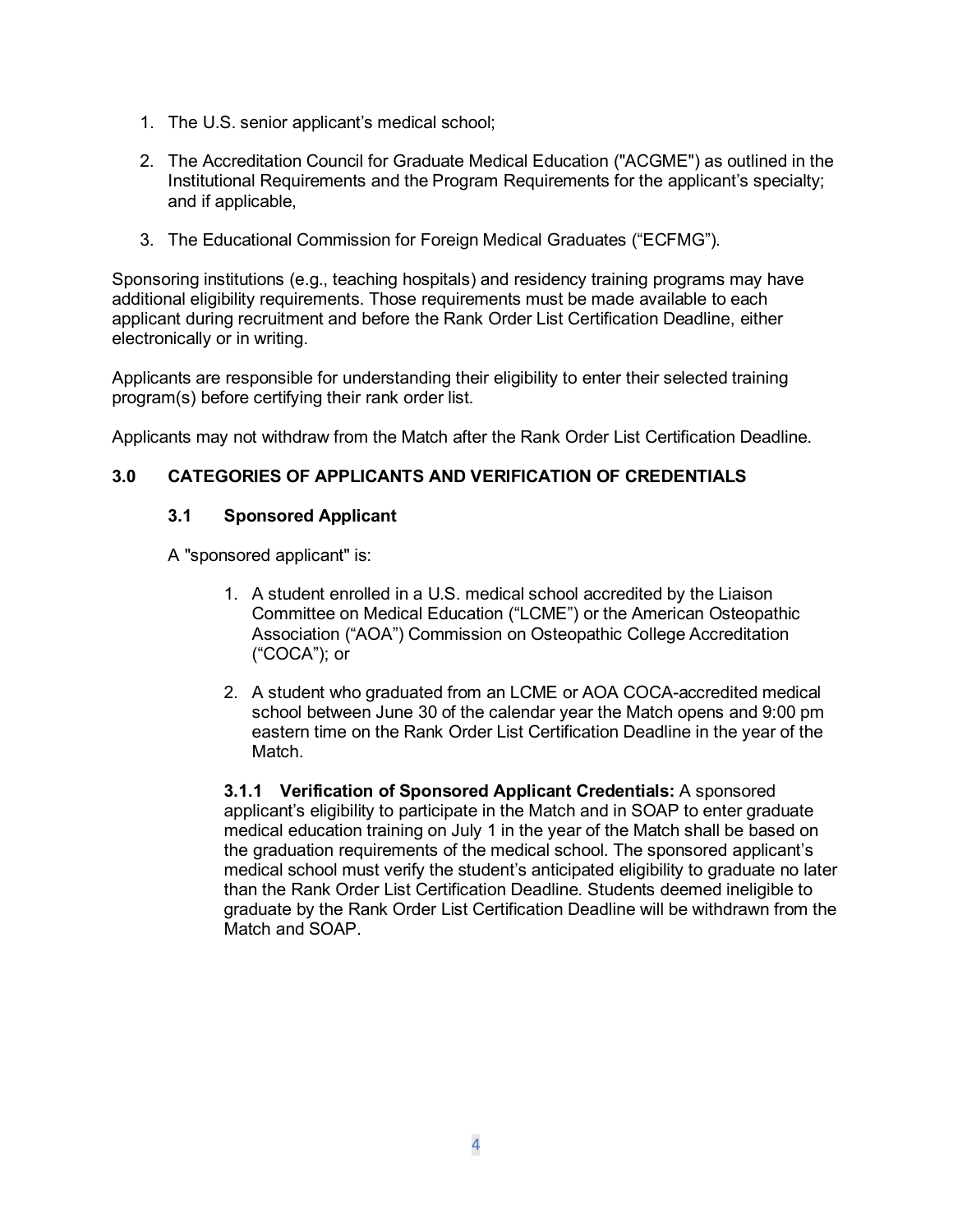# **3.2 Independent Applicant**

An "independent applicant" is:

- 1. An applicant who graduated from a LCME-accredited or AOA COCA-accredited medical school prior to the year of the Match;
- 2. A student enrolled in, or a graduate of, a medical school accredited by the Committee on Accreditation of Canadian Medical Schools; or
- 3. A student enrolled in, or a graduate of, a medical school outside the United States and Canada that is not accredited by the LCME, the AOA COCA, or the Committee on Accreditation of Canadian Medical Schools, hereafter referred to as an International Medical Graduate (IMG).

**3.2.1 Verification of Independent Applicant Credentials:** The following credentials of independent applicants will be verified by NRMP:

- 1. MD or DO graduate credentials will be verified with the applicant's medical school.
- 2. Fifth Pathway program enrollment will be verified with the respective LCME-accredited medical school and the ECFMG.
- 3. If required, IMG credentials will be verified with the ECFMG.
	- o Before the Rank Order List Certification Deadline, NRMP will verify with the ECFMG that IMG applicants have completed the medical science examination, clinical skills, and communication skills requirements for ECFMG certification.

An independent applicant must be eligible to participate in the Match and SOAP before the Rank Order List Certification Deadline.

#### **3.3 Couples**

"Couples" are:

- 1. Any two individuals participating in the Match who agree to pair their rank order lists for the purpose of matching to a ranked pair of programs;
- 2. Sponsored or independent applicants.

**3.3.1 Change in Eligibility of Individual in a Couple:** After the Rank Order List Certification Deadline, if one individual who registered as a couple is withdrawn from, or is determined to be ineligible to participate in the Match, and the individuals have not "uncoupled" in the R3 system, the NRMP will: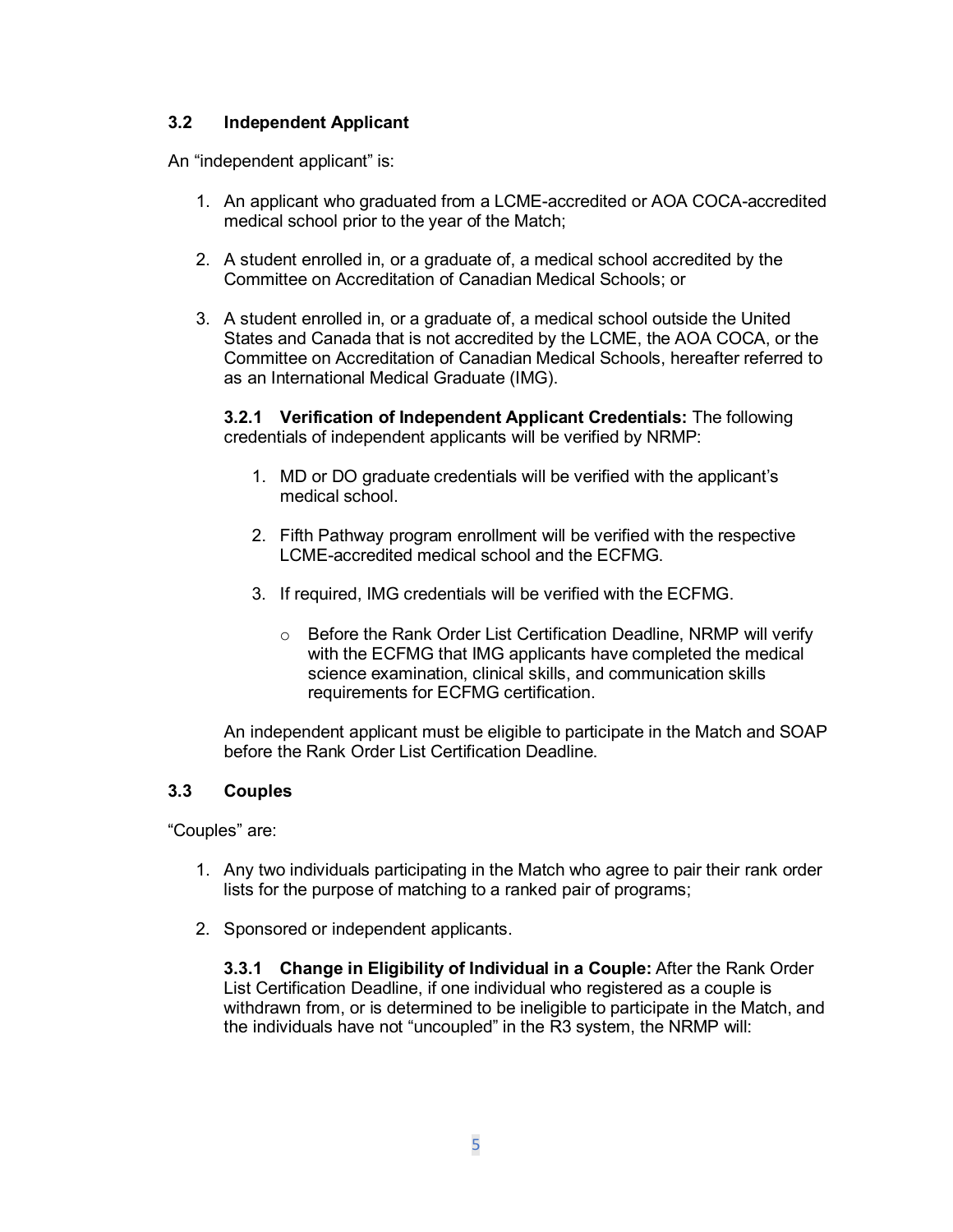- 1. Notify both individuals of the status of the couple; and
- 2. Uncouple the individuals, remove duplicate programs and "no match" ranks from the rank order list of the eligible individual, and process the rank order list of the eligible individual.
- 3. If the eligible individual wishes to be withdrawn from the Match, they must notify NRMP in writing within 24 hours of being notified of the removal of the couple status.

**3.3.2 Failure to Certify Rank Order List:** Individuals registered as a couple, and who are eligible to participate in the Match, where at least one individual's rank order list was not certified by the Rank Order List Certification Deadline, may contact NRMP within 24 hours of receiving notification of an uncertified list and submit an electronic or written request and consent to [support@nrmp.orgf](mailto:support@nrmp.org)or NRMP to certify their list. Courtesy certification requests received more than 24 hours after notification of an uncertified list will not be processed by NRMP. If the individual does not request NRMP to certify their rank order list within 24 hours of receiving notification of an uncertified list, NRMP will:

- 1. Notify both individuals of the status of the couple; and
- 2. Uncouple the individuals, remove duplicate programs and "no match" ranks, and process the rank order list of the individual with the certified list through the Match.
- 3. If the individual with the certified list wishes to be withdrawn from the Match, they must notify NRMP in writing within 24 hours of being notified of the removal of the couple status.

If applicants participating in the Match as a couple do not match to a pair of ranks, the NRMP will not subsequently uncouple the applicants and attempt to match them to a program based on their individual rank order lists.

# <span id="page-5-0"></span>**4.0 TERMS AND CONDITIONS FOR PARTICIPATION IN THE MATCH**

By clicking on the "I Accept" button on the "Sign Match Agreement" screen of the R3 system, the applicant attests to having read this Agreement, and after having done so, agrees to and understands:

- 1. They will participate in the Main Residency Match and may participate in SOAP;
- 2. The terms and conditions of the Match Participation Agreement;
- 3. The NRMP is not an employment service and does not oversee the terms of any contract between applicants and training programs;
- 4. The NRMP does not oversee or conduct services related to the application;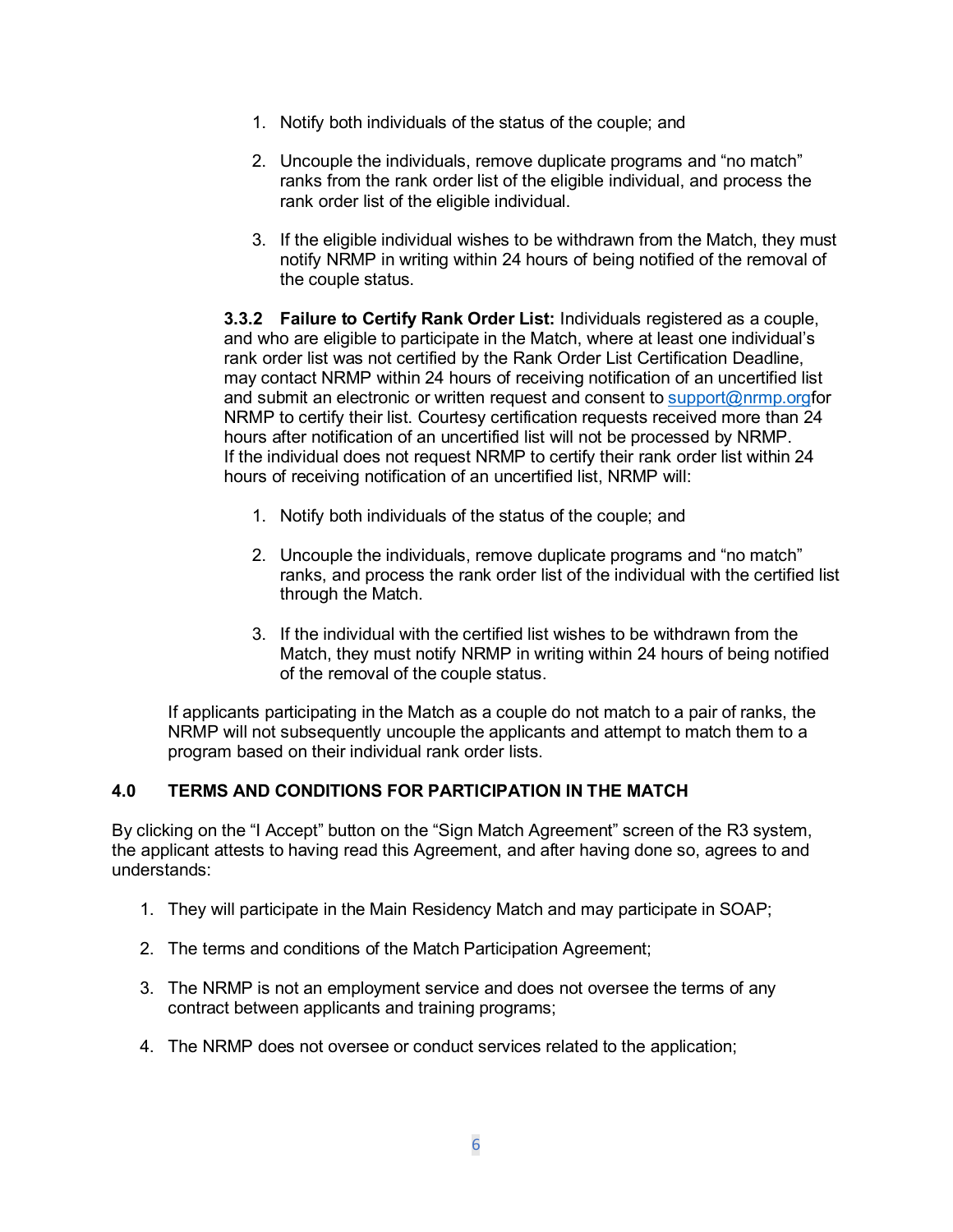- 5. The NRMP is not involved in establishing the eligibility requirements for any residency position. Training programs have sole responsibility for establishing and communicating all program and institutional eligibility requirements for any residency position;
- 6. They must adhere to all rules of communication for the Main Residency Match and SOAP as outlined in the Match Participation Agreement;
- 7. They must register for the Main Residency Match and they must apply directly to the program(s) in which they desire to obtain a position(s);
- 8. They must fully disclose academic, professional, and personal experiences that may impact their ability to begin training at the time specified in the appointment contract;
- 9. Once a Match is made between a program and an applicant, a binding commitment exists for the program to offer a training position to the applicant and for the applicant to accept such position absent a waiver from the NRMP;
- 10. The binding commitment requires applicants to request a waiver from the NRMP should they determine they cannot attend the matched training program(s); and
- 11. All communications from the NRMP will be transmitted electronically to the email address provided by the applicant at the time of registration, or through an update, in the R3 system. Applicants are solely responsible for the accuracy of their contact information. If an applicant unsubscribes from NRMP emails or notices, the NRMP has no responsibility for sending NRMP information or providing for its receipt.

#### <span id="page-6-0"></span>**5.0 REGISTRATION DATES AND MATCH FEES**

#### **5.1 Registration Dates**

The annual registration and Match calendar are published annually on the NRMP website: www.nrmp.org.

#### **5.2 Match Fees**

Match fees are published annually on the NRMP website. Match fees provide applicants access to the R3 system, the ability to participate in the Match and SOAP as individuals or as part of a couple, and access to certain Match-related lists and reports. To complete the Match registration procedure, fees must be paid in U.S. dollars through the R3 system. Applicants with unpaid fees will be withdrawn from the Match.

**All Match fees are non-refundable.** Applicants who authorize a credit card chargeback of fees without the NRMP's written consent may be barred permanently from participation in the NRMP Matching Program.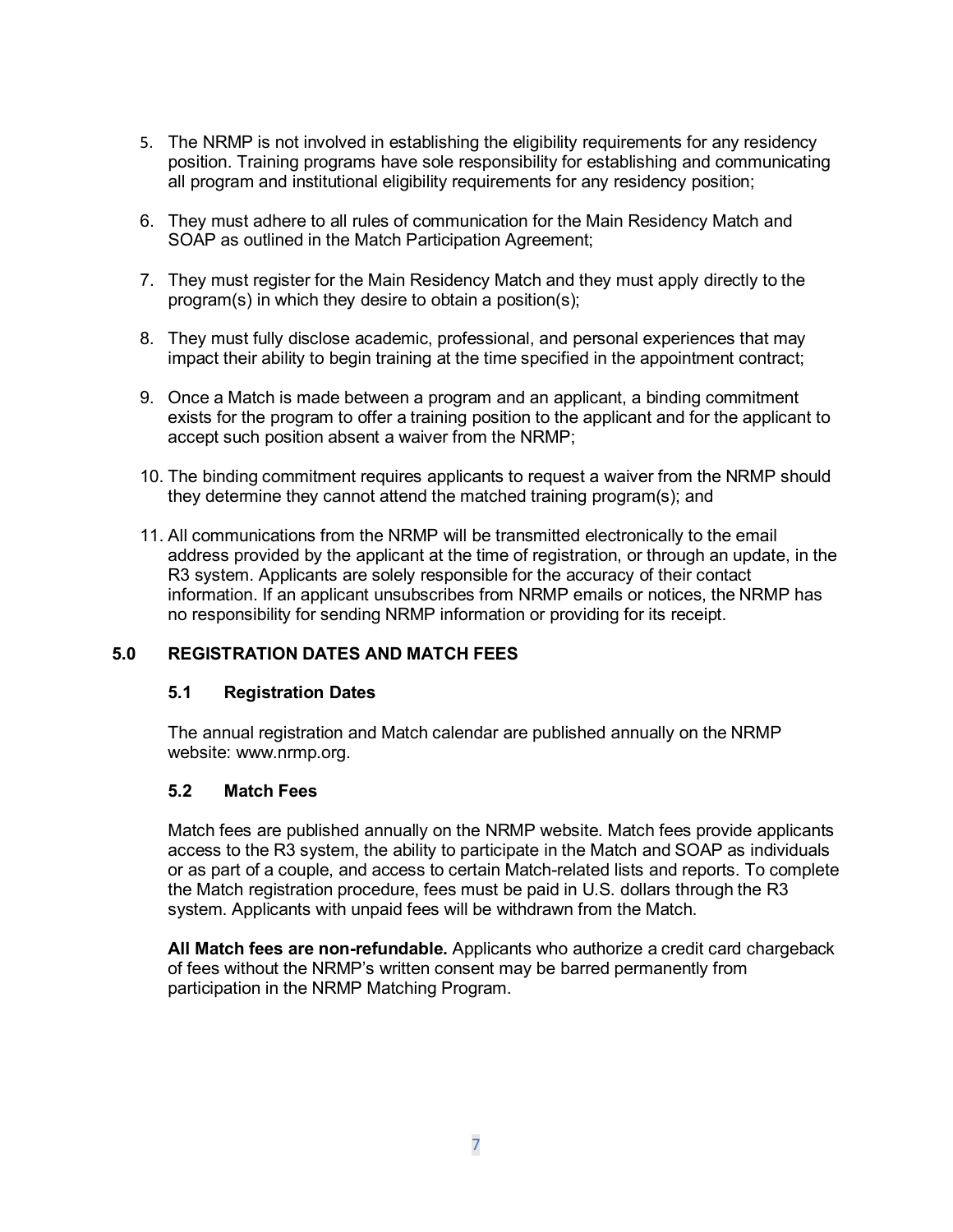# <span id="page-7-0"></span>**6.0 PARTICIPATION IN THE MAIN RESIDENCY MATCH AND SOAP**

The Match process enables applicants to investigate program options and to make selection decisions based on their true preferences, on a uniform schedule without coercion or undue or unwanted pressure.

# **6.1 Duty to Act in an Ethical and Professional Manner**

All Match participants are required to conduct their affairs in an ethical and professionally responsible manner. The duty under this Agreement:

- 1. Extends throughout the application, interview, matching processes, and SOAP; and
- 2. Through the 45th day following the start date of training as listed in the appointment contract; or
- 3. Upon conclusion of any NRMP-related waiver review, violation investigation, or appeal process.

NRMP's Code of Conduct for Applicants is available to review at www.nrmp.org.

#### **6.2 Completeness, Timeliness, and Accuracy of Information**

The NRMP is not responsible for ensuring the accuracy of information exchanged between applicants and programs. Applicants are responsible for the completeness, timeliness, and accuracy of all information provided. This includes:

- 1. All written, electronic, and verbal information provided to the medical school and representatives of the medical school;
- 2. All information entered on the application either through the Electronic Residency Application Service ("ERAS") or other application process or service;
- 3. All information provided to agencies and organizations that provide visa services and ECFMG certification;
- 4. All written, electronic, and verbal information provided to programs and program representatives throughout recruitment, the onboarding cycle, and through the 45<sup>th</sup> day following the appointment start date; and
- 5. All written, electronic, and verbal information provided to the NRMP.

Applicants who submit incomplete, misleading, false, or plagiarized information may be deemed to have violated this Agreement.

The omission of any information pertinent to a program's decision to rank an applicant may be deemed a violation of this Agreement. The applicant is responsible for disclosing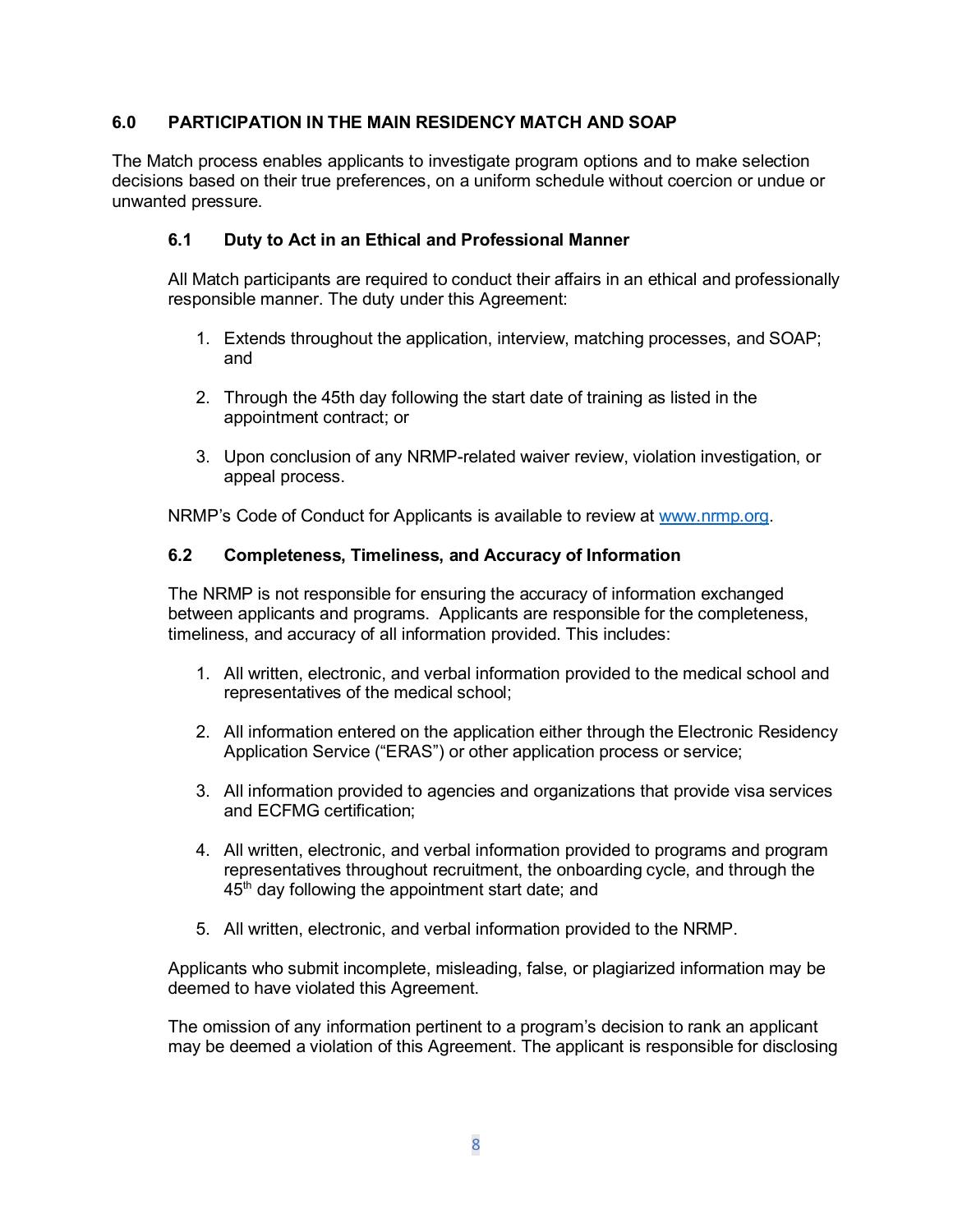any information regarding, among other things, the ability to satisfy program requirements; circumstances that may delay or adversely impact an applicant's ability to commence training with a matched program on the program's start date; or information relevant to licensure status or visa status.

The applicant's obligation to submit complete, timely, and accurate information extends through the  $45<sup>th</sup>$  day following the start date as listed in the appointment contract for the program position obtained through the Match or SOAP.

# **6.3 Confidentiality**

Applicant information contained in the R3 system is confidential and accessible only to authorized users. Unauthorized use or disclosure of such information by an applicant is a violation of this Agreement.

At all times, applicants have the right to:

- 1. Freely investigate all programs participating in the Match;
- 2. Keep confidential all information pertaining to the names and identities of programs to which they have applied or may apply;
- 3. Keep confidential all information pertaining to preference signals sent to programs if the applicant is participating in a specialty that has implemented preference signaling;
- 4. Keep confidential all information pertaining to offers and acceptance of interviews; and
- 5. Keep confidential all information pertaining to ranking preferences and SOAP preferences.
	- $\circ$  Applicants may voluntarily share their rank order lists or SOAP preferences with their medical school advisor(s) so the advisor(s) may support the applicant in the Match process.

Before the Rank Order List Certification Deadline:

- 1. Applicants may voluntarily communicate their interest to a program(s); however, applicants may not solicit verbal or written statements from a program(s) implying a commitment to rank the applicant.
- 2. A program may voluntarily communicate to an applicant that they are viewed favorably and will be ranked by the program; however, programs may not solicit verbal or written statements from an applicant implying a commitment to rank the program.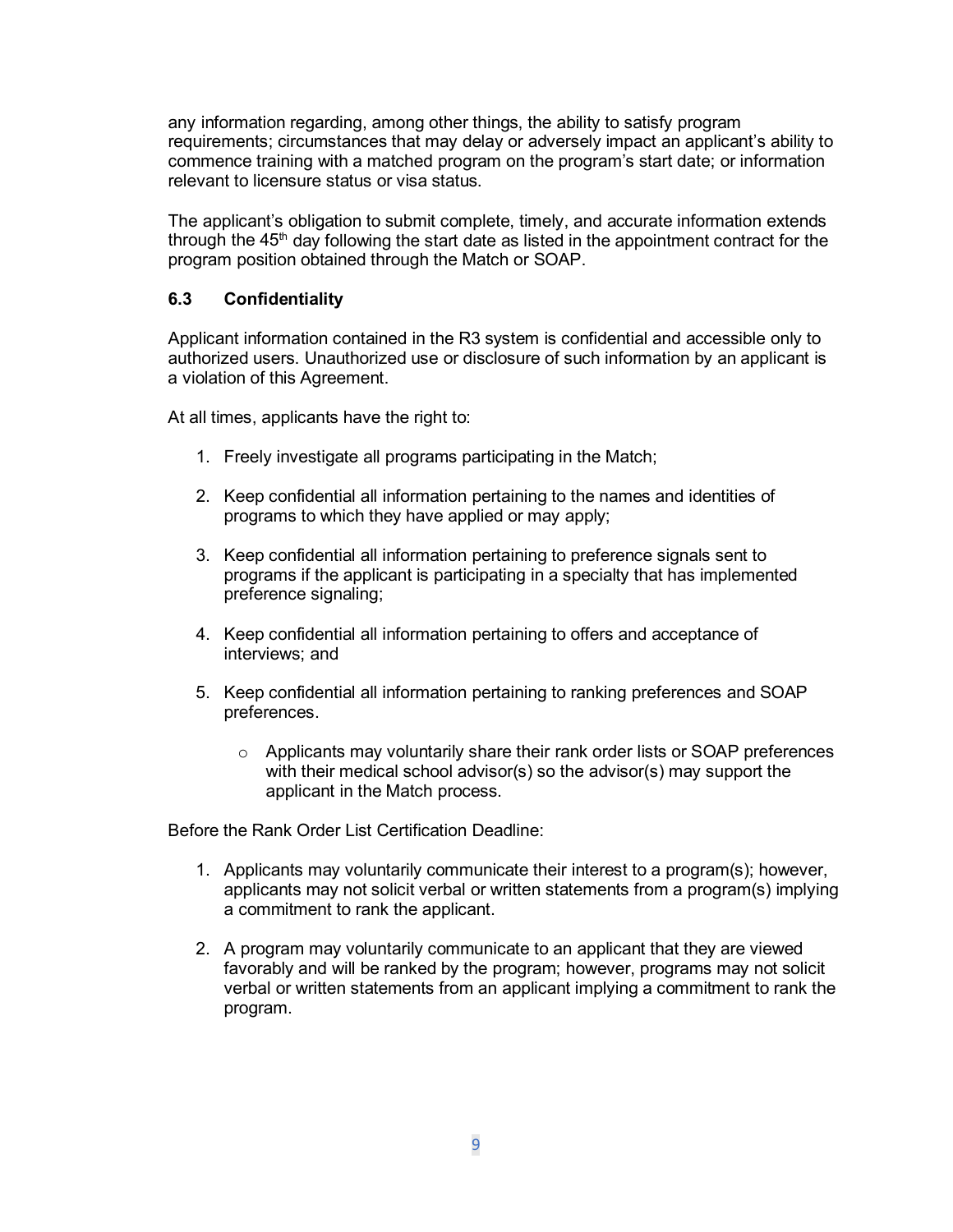# **6.4 Restrictions on Persuasion**

Applicants have a right to be free of persuasion and should report to the NRMP any violations of these rights. Programs are not authorized to:

- 1. Request that applicants reveal the numbers, names, specialties, geographic locations, or other identifying information about any program(s) to which they have applied or may apply or with which they have interviewed or may interview;
- 2. Request that applicants reveal any information about the programs to which they may have sent a preference signal, if applicable;
- 3. Request that applicants reveal preference signal(s) if in a specialty participating in preference signaling;
- 4. Request that applicants reveal their ranking preferences;
- 5. Suggest or inform applicants that placement on a rank order list or a SOAP preference list is contingent upon submission of a verbal, electronic, or written statement indicating the applicant's preference;
- 6. Make any written, electronic, or verbal offer or contract for appointment to a concurrent year residency or fellowship position before the release of the *List of Unfilled Programs*; and
- 7. Have any written, electronic, or verbal contact with a matched applicant not matched into their program for the purpose of offering an interview, offering placement in the program, or requesting the applicant apply to a program.

Applicants subjected to any of the conditions above, or who are unsure if a program has committed a violation, may review the Match Violations Policy at [www.nrmp.org](http://www.nrmp.org/) and should report any suspected violation(s) to the NRMP for investigation.

# <span id="page-9-0"></span>**7.0 MAIN RESIDENCY MATCH**

To participate in the Match, eligible applicants must register, pay all fees, and submit a certified rank order list electronically through the R3 system before the Rank Order List Certification Deadline. All registered users must enter a unique username and password and must not provide their login credentials to another individual.

# **7.1 Categories of Program Positions**

- 1. Categorical Position ("C"): Post graduate year one (PGY-1) position in programs that provide the full training required for board certification in a specialty.
- 2. Categorical Primary Care ("M"): PGY-1 positions in medicine and pediatrics that provide a training emphasis on primary care.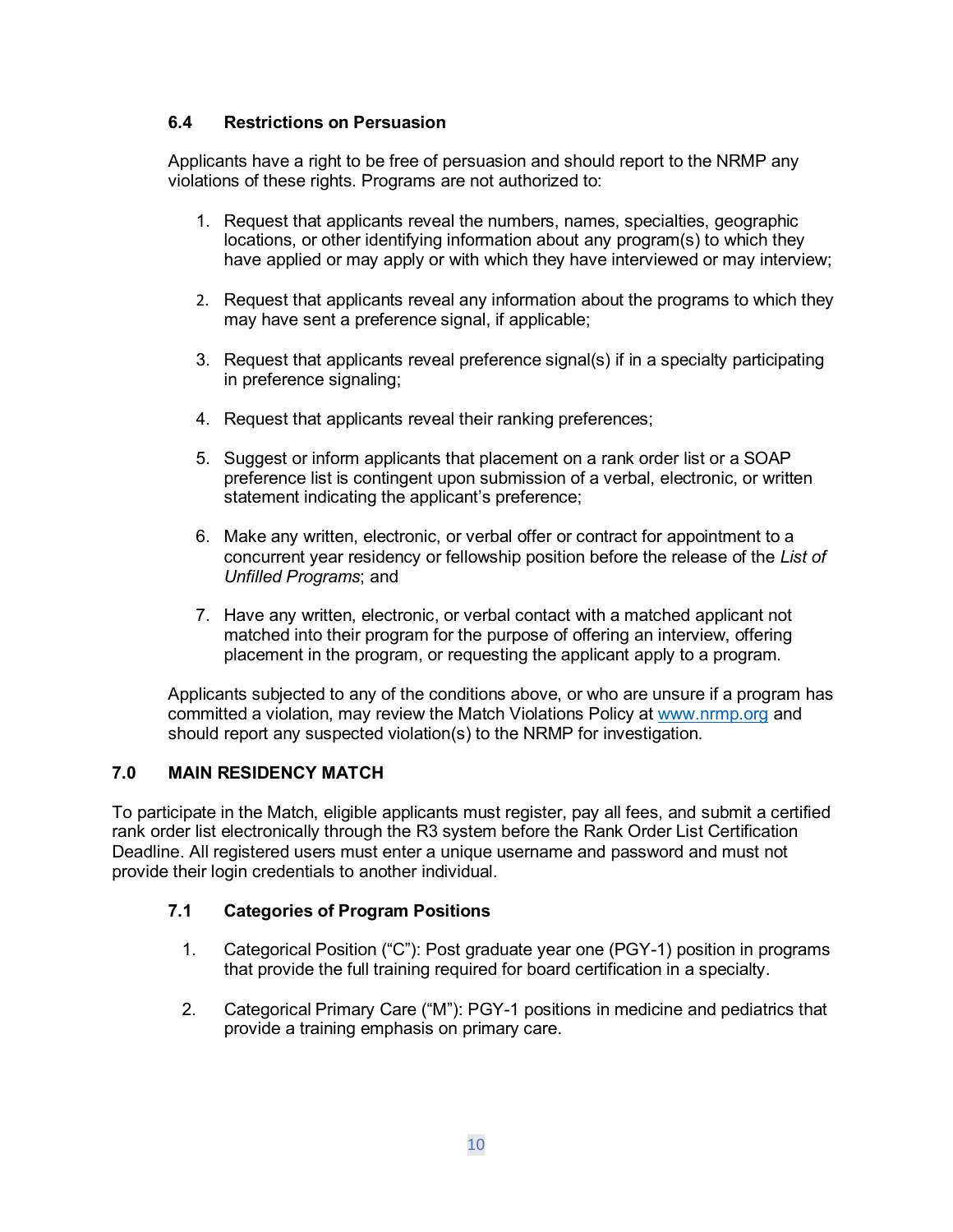- 3. Preliminary Positions ("P"): One-year positions in transitional or specialty programs.
- 4. Advanced Position ("A"): Positions in specialty programs that begin the year after the Match and after one or more years of required preliminary training.
- 5. Reserved Positions ("R"): PGY-2 positions in specialty programs that begin in the year of the Match and are reserved for physicians with prior graduate medical education. These positions are also known as "Physician Positions".

# **7.2 Submission of Rank Order Lists**

Applicants must enter and certify their final rank order list in the R3 system before the Rank Order List Certification Deadline. Certification of the rank order list will confirm the applicant's full participation in the Match and agreement to adhere to the binding commitment of the Match result(s).

Non-U.S. citizen applicants requiring a visa are responsible for confirming the institution's willingness to sponsor the visa-type intended by the applicant before certifying their rank order list.

#### **The NRMP will not create or modify any applicant's rank order lis**t **except where noted in this Agreement**.

Applicants may enter their rank order lists in more than one session and may modify their lists multiple times before the Rank Order List Certification Deadline.

- 1. All entries or modifications to a rank order list require applicants to certify or recertify the list before the Rank Order List Certification Deadline.
- 2. Applicants whose rank order lists are not certified before the published deadline may, within 24 hours of receiving notification of an uncertified list, submit an electronic or written request and consent to support@nrmp.org for the NRMP to certify their list.
	- o Courtesy certification requests received more than 24 hours after the notification of an uncertified list will not be processed by the NRMP.
	- $\circ$  Only the rank order list displayed in the R3 system at the time of the Rank Order List Certification Deadline will be certified.

Once the courtesy certification is complete, the NRMP will not uncertify the rank order list.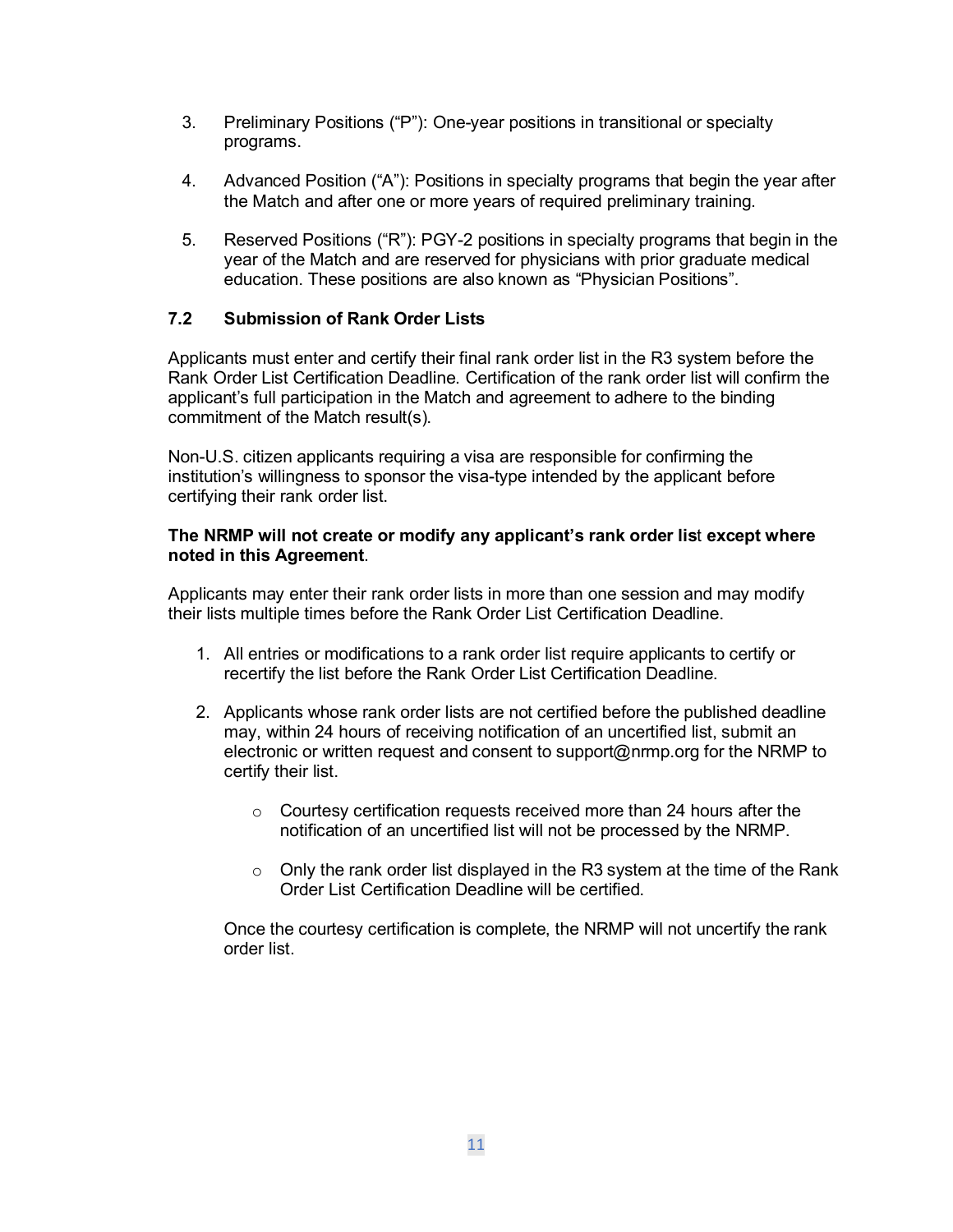# **7.3 Notification of Match Status**

At the designated time during Match Week, the NRMP will notify all applicants who submitted a certified rank order list of their matched status (i.e., if the applicant matched) via the R3 system and through a courtesy email.

Upon the release of match status, applicants are considered:

- 1. **Fully matched** if matched into all intended positions (e.g., applicant intended to enter a five-year general surgery training position and matched into five-year general surgery training position); or
- 2. **Partially matched** if not fully matched into all intended positions (e.g., applicant intended to enter a preliminary general surgery position and a three-year anesthesia position and only matched into the anesthesia position or the preliminary general surgery position but not both); or
- 3. **Unmatched** if not matched into any position.

Unmatched and partially matched applicants may be eligible to participate in SOAP. Applicants must adhere to communication policies as outlined in this Agreement.

#### **7.4 Notification of Match Results**

At the designated time during Match Week, the NRMP will release the Match results (i.e., where the applicant matched) to applicants via the R3 system and through a courtesy email.

Applicants who are fully or partially matched:

- 1. Are in a binding commitment and must accept the appointment(s) offered by the training program(s); and
- 2. Must meet all eligibility and hiring requirements of the program(s) and the institution(s) in which the training appointment(s) is located.
	- $\circ$  Each appointment is subject to the official policies of the appointing program(s) and institution(s) in effect on the date the program(s) submits its rank order list.
	- o Applicants requiring a visa must confirm the institution's willingness to sponsor the visa-type intended by the applicant before certifying their rank order list.

**Programs and matched applicants may freely communicate, and programs may initiate their institution's onboarding processes after Match Results are made available on Match Day, as published in the Match calendar.**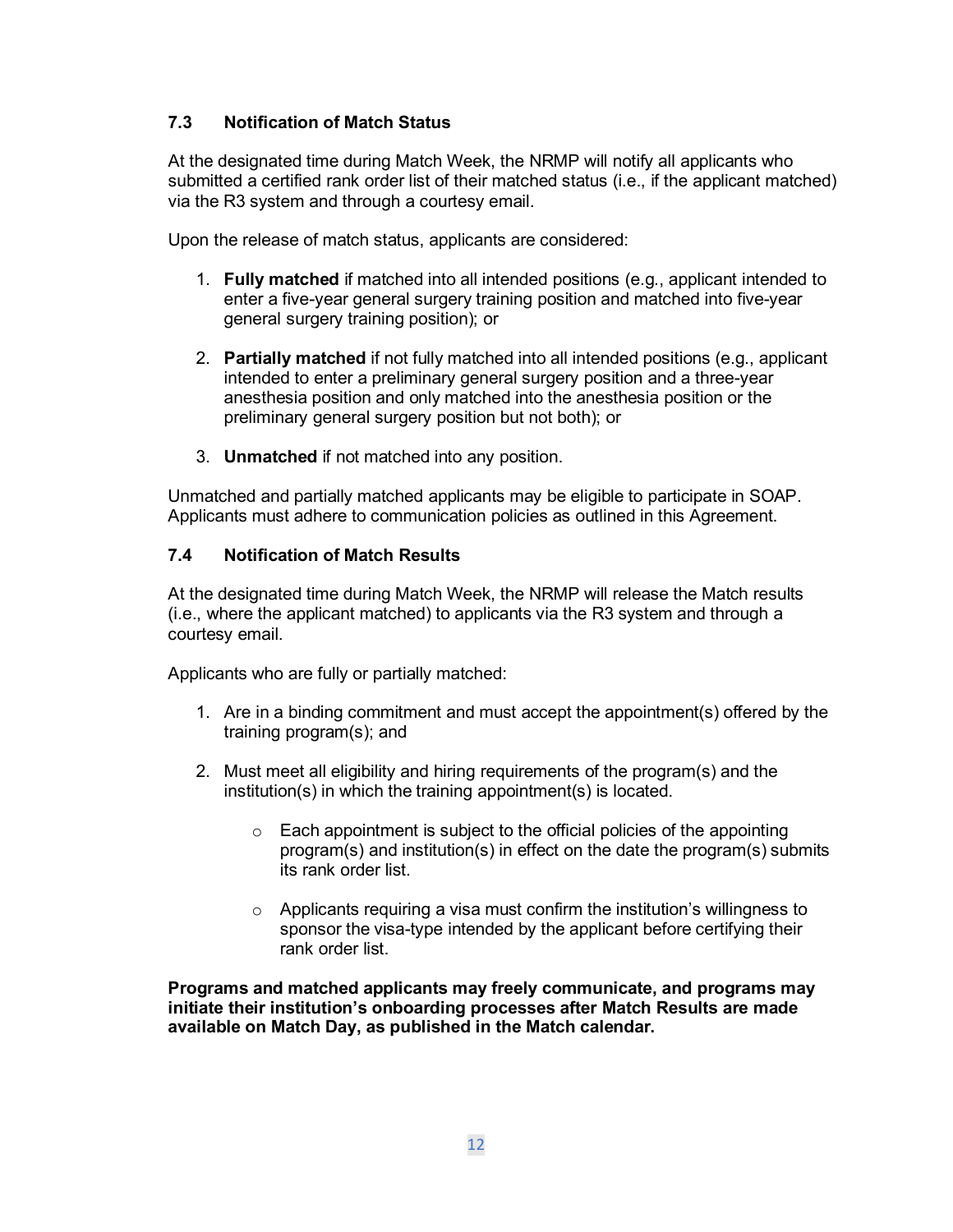#### **7.5 Communication About Appointments**

Violations of any policies pertaining to communication between programs and applicants must be reported to the NRMP at [policy@nrmp.org.](mailto:policy@nrmp.org)

#### **7.5.1 Between the Rank Order List Certification Deadline and the notification of Match status:**

Applicants may not apply for, discuss, interview for, or accept any position that would run concurrent with positions offered in the Match.

#### **7.5.2 Between the notification of Match status and the conclusion of Match Week:**

- 1. Fully matched applicants and programs may not contact each other for any reason until the general announcement of the Match results.
- 2. Partially matched applicants may contact their medical school beginning at the designated time on Monday of Match Week to obtain the city, state, and zip code of the matched program to facilitate their participation in SOAP. If unable to reach the medical school advisor, applicants may contact NRMP at support@nrmp.org. Partially matched applicants must follow all SOAP communication rules.
- 3. For partially matched U.S. medical student couples, if approved by each applicant, and the medical schools agree, each of the couple's medical schools may communicate with each other to receive and notify their respective applicant of the city, state, and zip code of the partner's matched program to facilitate participation in SOAP. If unable to reach the medical school advisor, applicants may contact NRMP at support@nrmp.org. Partially matched applicants must follow all SOAP communication rules.
- 4. For partially and fully matched U.S. medical student couples, if approved by each applicant, and the medical schools agree, each of the couple's medical schools may communicate with each other to receive and notify their respective applicant of their partner's Match results for the purpose of Match Day ceremonies.

#### <span id="page-12-0"></span>**8.0 WITHDRAWAL FROM THE MATCH**

Applicants may not withdraw themselves from the Main Residency Match after the Rank Order List Certification Deadline. Withdrawn applicants will not have their rank order list used in the Match.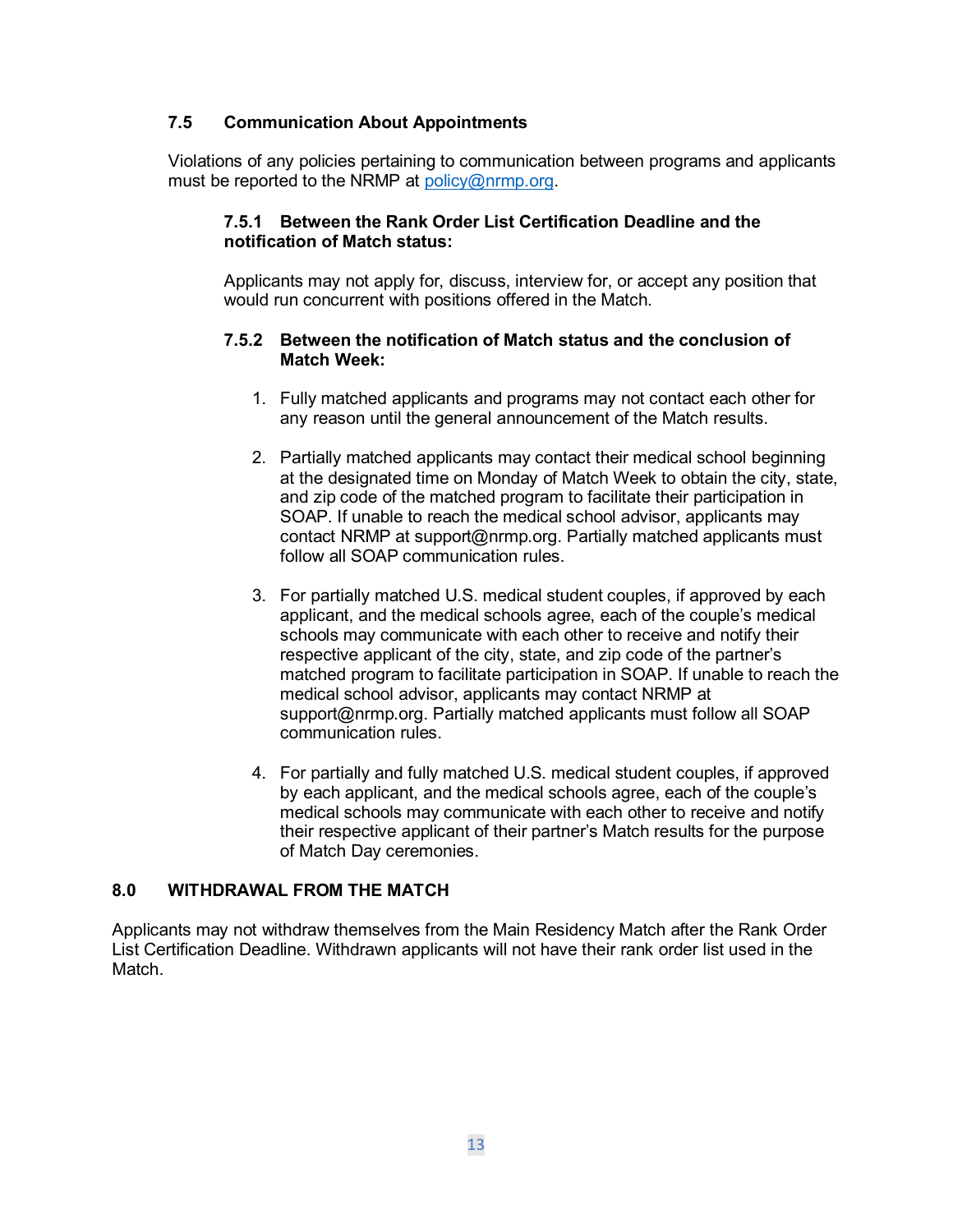# **8.1 Sponsored Applicants**

A sponsored applicant may only be withdrawn from the Match by the applicant's medical school official or administrator.

**8.1.1 Withdrawal Due to Ineligibility:** Sponsored applicants withdrawn from the Match because of ineligibility to enter the matched training program on July 1 in the year of the Match:

- 1. May submit applications to a non-Match participating program(s) after applications open during Match Week;
- 2. May accept a position in a non-Match participating program(s) upon the initiation of the first SOAP offer round;
- 3. May seek a position in a Match participating program(s) upon conclusion of SOAP; and
- 4. May participate in the Match the following year and may be considered a sponsored applicant.

**8.1.2 Withdrawal for Reasons Other Than Ineligibility:** Sponsored applicants withdrawn from the Match for reasons other than ineligibility may accept a position outside the Match upon the conclusion of SOAP.

**8.1.3 U.S. Military Applicants:** Sponsored applicants who obtain a position(s) in U.S. military GME training programs must notify their medical schools. The applicant must be withdrawn from the Match by their medical school before the Rank Order List Certification Deadline. Applicants are ineligible to participate in SOAP for concurrent year NRMP positions.

#### **8.2 Independent Applicants**

Independent applicants may withdraw from the Match on their own initiative for any reason if the NRMP receives their withdrawal request before the Rank Order List Certification Deadline.

**8.2.1 Withdrawal to Accept Position Outside the Match:** Independent applicants who accept a concurrent year residency or fellowship position outside the Match or through any other national matching plan must:

- 1. Withdraw from the Match through the R3 system; and
- 2. Withdraw before the Rank Order List Certification Deadline.

**8.2.2 U.S. Military Applicants:** Independent applicants who obtain a position(s) in U.S. military GME training programs must withdraw from the Match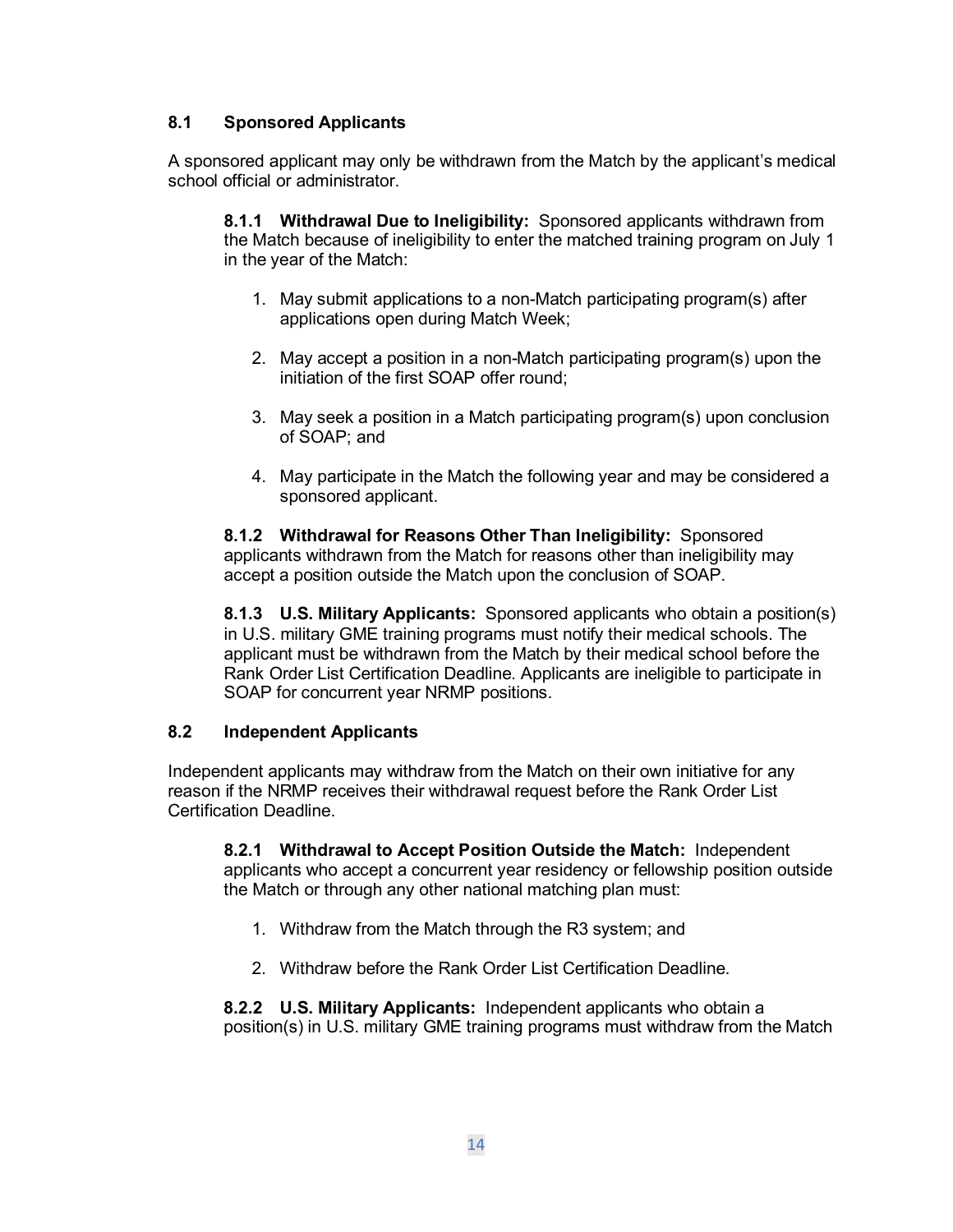before to the Rank Order List Certification Deadline and are ineligible to participate in SOAP for concurrent year NRMP positions.

### **8.3 Withdrawal of Applicants by NRMP**

In addition to the causes noted above, NRMP may withdraw an applicant from the Match and SOAP for the following causes:

- 1. Sponsored applicants whose graduation from a LCME- or an AOA COCAaccredited medical school is not verified by the medical school;
- 2. Independent applicants whose credentials cannot be verified. These applicants will not have their rank order lists used in the Match and will not be eligible to participate in SOAP;
- 3. Applicants registered in both the Canadian Resident Matching Service ("CaRMS") and the Match and who match through CaRMS to a concurrent year position.
	- o In those years in which CaRMS has an earlier schedule, applicants who match through CaRMS are ineligible to match and to participate in SOAP for concurrent year NRMP positions. Applicants will be withdrawn by the NRMP after the Rank Order List Certification Deadline.
	- $\circ$  In those years when CaRMS has a later schedule, applicants registered for CaRMS who match in the NRMP will be withdrawn from the CaRMS Match.
- 2. Applicants who obtained advanced positions to begin in the current Match year, either through the NRMP Specialties Matching Service® or the prior Match, who have not received a waiver of the match commitment to the advanced position;
	- $\circ$  Applicants will be eligible for the Match only if the appropriate waiver request is received and approved by the NRMP before the Rank Order List Certification Deadline.
- 3. Applicants with unpaid NRMP fees. Those applicants will be withdrawn from the Match, will not be allowed access to the *List of Unfilled Programs*, and will not be eligible to participate in SOAP.
- 4. Applicants for whom the NRMP believes it has credible evidence that they have violated the terms of this Agreement.

Upon withdrawal from the Match, the applicant's status in the R3 system will note "Pending Action," which will remain in effect until the applicant has waived or exhausted all avenues of appeal. Applicants withdrawn from the Match may appeal the action through the NRMP "Violations Policy", which may be found on the NRMP website.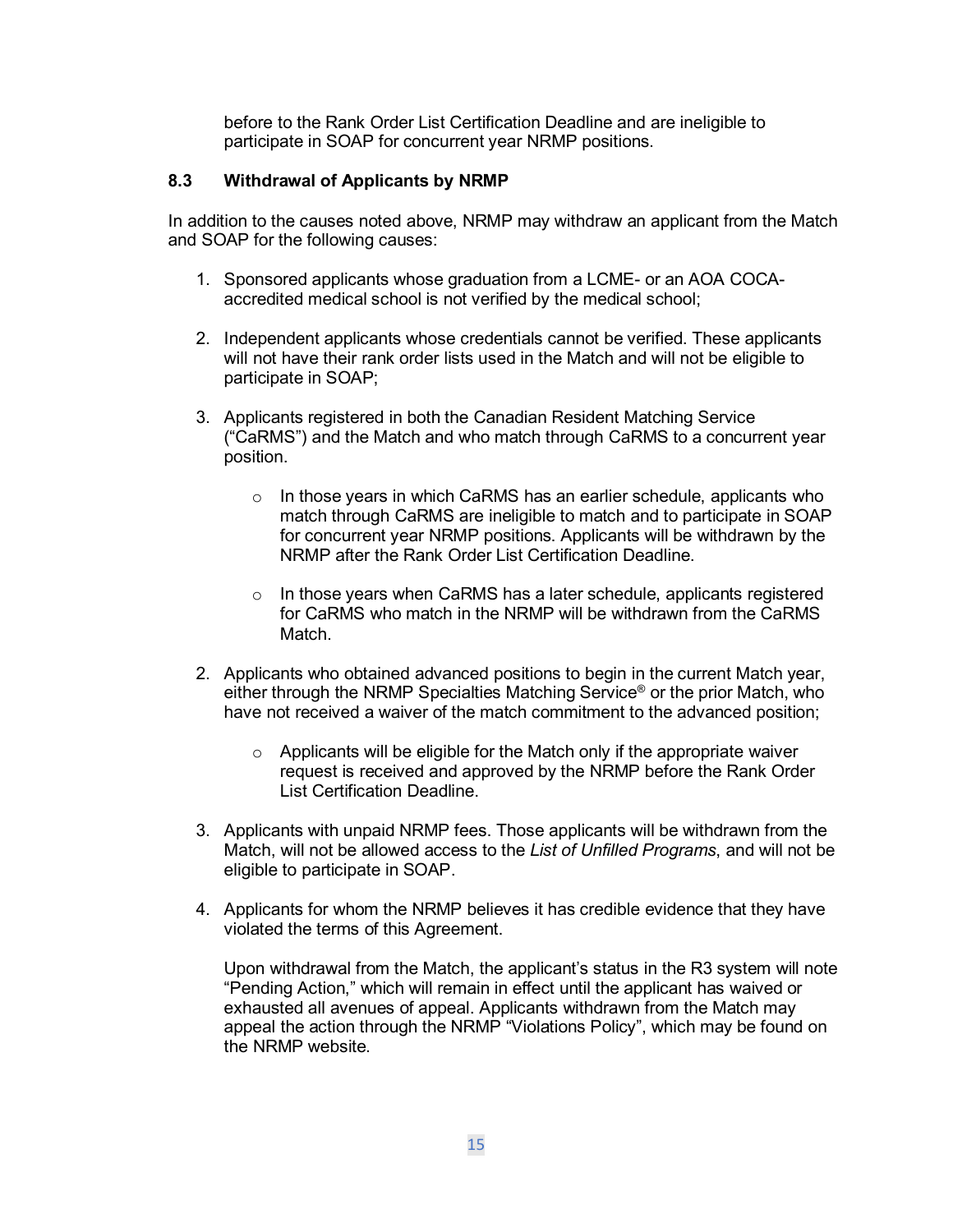The NRMP's authority to withdraw an applicant from the Main Residency Match under this section is in addition to its authority to impose sanctions for violations of this Agreement. The decision by the NRMP to withdraw an applicant under this section shall remain in place and shall not be subject to any suspension in the event the applicant contests the withdrawal or other action by the NRMP under the dispute resolution process set forth in Section 18.0.

# <span id="page-15-0"></span>**9.0 SUPPLEMENTAL OFFER AND ACCEPTANCE PROGRAM (SOAP)**

The Supplemental Offer and Acceptance Program ("SOAP") provides a uniform system for programs to offer unfilled positions to eligible unmatched or partially matched applicants through a series of offer rounds during Match Week. SOAP is not another Match. Positions offered and accepted during SOAP constitute a binding commitment under this Agreement.

# **9.1 SOAP Eligibility**

To participate in SOAP, eligible applicants must be:

- 1. Registered for the Main Residency Match;
- 2. Verified as eligible to enter graduate medical education on July 1 in the year of the Match as outlined in Section 3.0; and
- 3. Partially or fully unmatched on Monday of Match Week.

SOAP-eligible applicants may apply only to SOAP-participating programs until SOAP has concluded.

#### **9.2 SOAP Communication**

SOAP-eligible applicants must submit applications or other materials pertaining to the application using the ERAS system.

Neither SOAP-eligible applicants nor their representatives may initiate any verbal, written, or electronic communication with any program until and unless specifically contacted by a program representative after the designated time on Monday of Match Week and after receipt of the ERAS application. If a program does not contact the applicant or the applicant's representative, there may be no communication to the program.

SOAP-eligible applicants may not receive communication from a program unless and until the applicant has applied to that program through ERAS. SOAP-eligible applicants receiving communication from a program to which they have not applied must report the communication to the NRMP.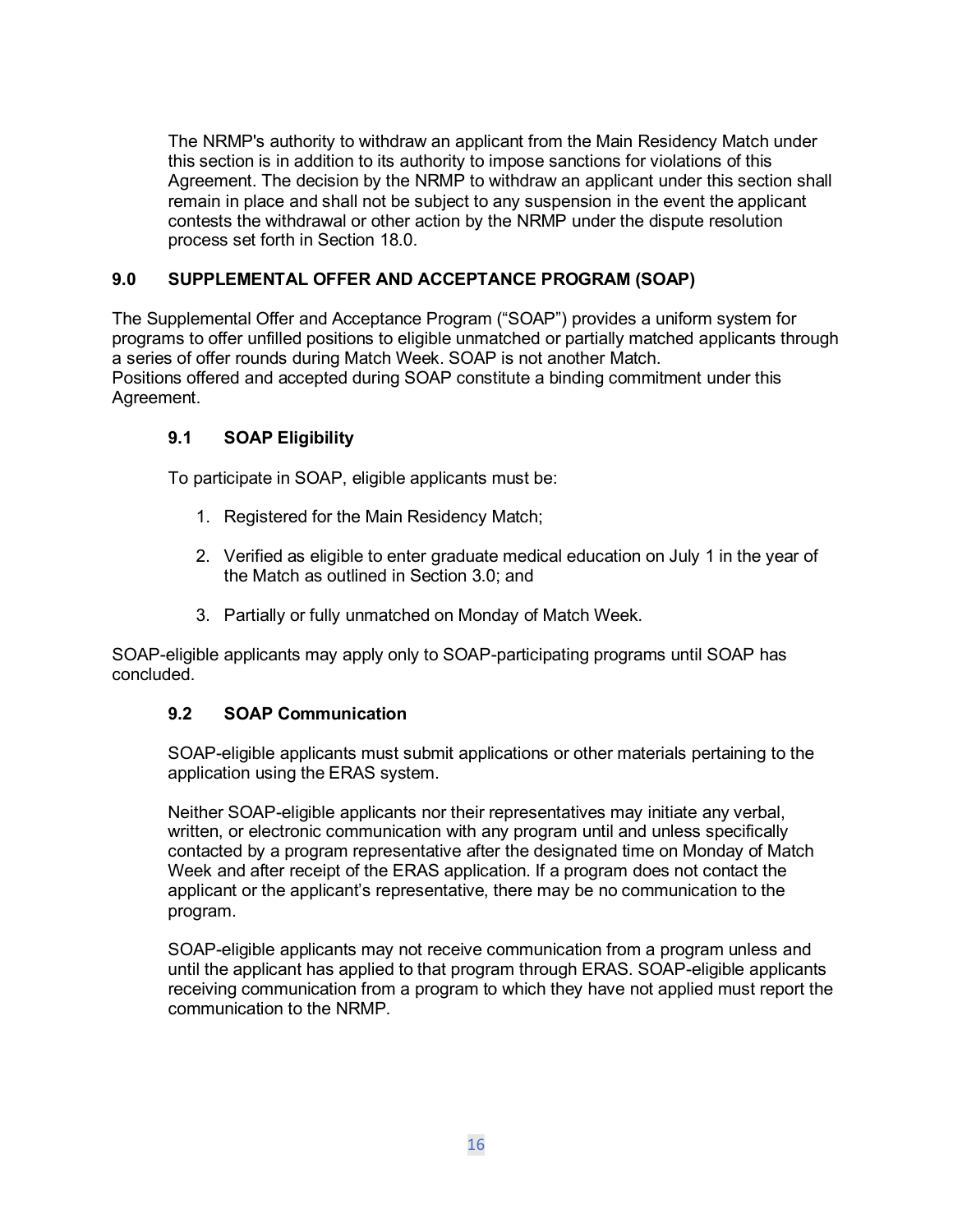At the designated time, SOAP communication rules end, and unmatched or partially matched applicants may contact unfilled programs freely.

# **9.3 SOAP Applications and Process**

Eligible partially matched and fully unmatched applicants shall have access only to the categorical, preliminary, or advanced unfilled positions for which they are eligible, without restriction by specialty through the R3 system.

At the times designated in the Match Week and SOAP calendar, SOAP eligible applicants may:

- 1. Access the *List of Unfilled Programs* in the R3 system;
- 2. Access, prepare, and send applications in the ERAS system;
- 3. Begin receiving communications from SOAP-participating programs; and
- 4. Receive offer(s) through the R3 system.
	- $\circ$  Applicants may accept or reject program offers. If the applicant does not accept an offer, they may access the updated *List of Unfilled Programs*.

Upon conclusion of SOAP, applicants who remain unmatched or partially matched:

- 1. May access the *List of Unfilled Programs* in the R3 system;
- 2. May contact all remaining unfilled programs; and
- 3. May not seek to replace any matched position and/or position obtained through SOAP.

#### **9.4 Exception - Unmatched SOAP-Eligible Applicants**

Fully unmatched SOAP-eligible applicants who wish to refrain from participating in SOAP, and who desire to pursue interests other than clinical residency training (e.g., research, Masters academic program, etc.), may do so in lieu of participating in SOAP, provided:

- 1. The position sought is not affiliated with a Match- or SOAP-participating residency program;
- 2. The position does not qualify for training credit in an ACGME-accredited residency program; and
- 3. The applicant does not submit any applications to SOAP-participating programs during Match Week.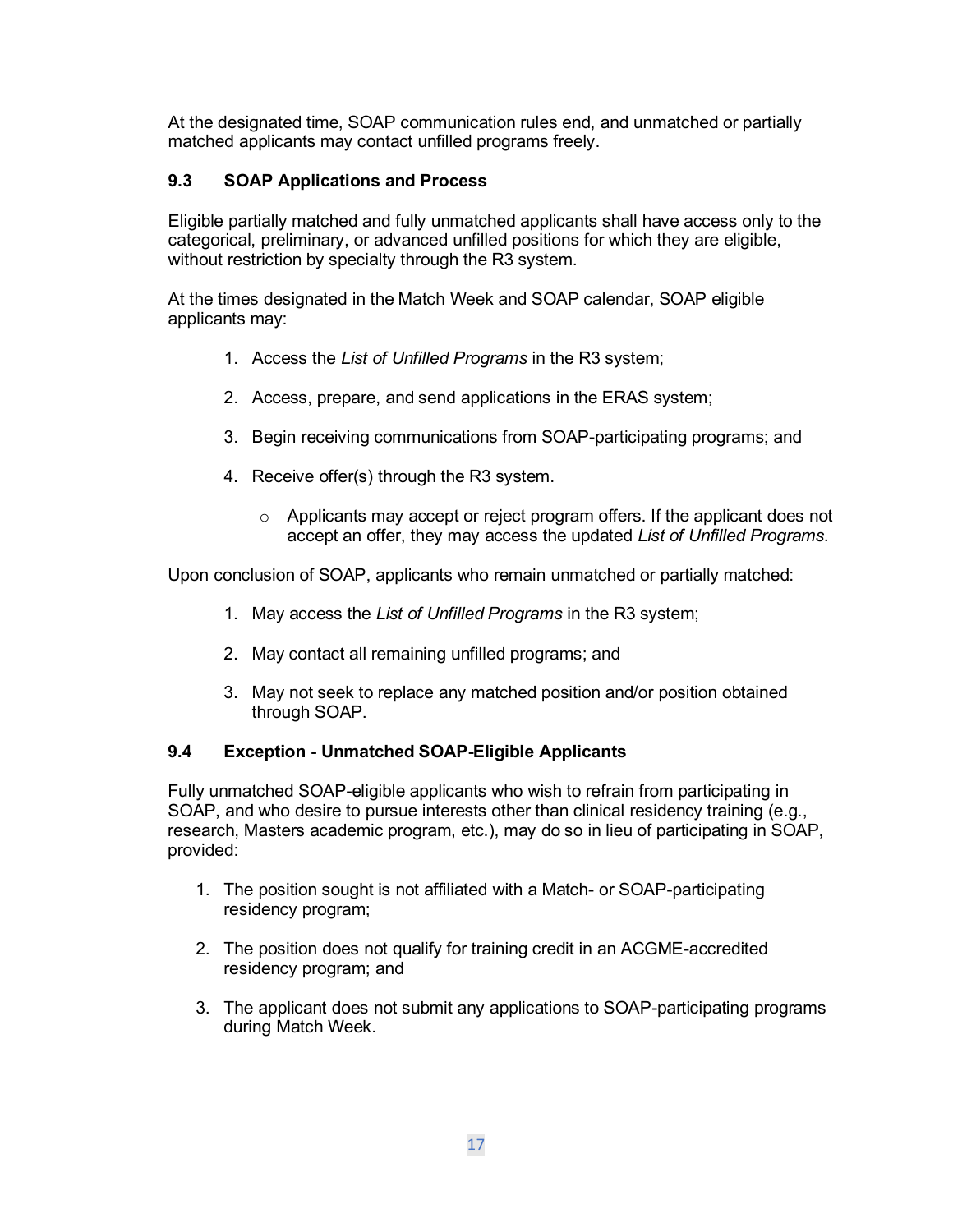Neither the applicant, nor their advocates, may contact SOAP-participating programs for the purpose of discussing or seeking a clinical training position until the conclusion of SOAP.

# **9.5 SOAP-Ineligible Applicants**

Applicants ineligible to enter graduate medical education on July 1 in the year of the Match will be considered SOAP-ineligible, may not participate in SOAP, and will not have access to the *List of Unfilled Programs* in the R3 system during SOAP.

Unmatched applicants who are SOAP-ineligible and who elect to use the ERAS system may apply only to positions in non-Match participating programs when ERAS opens at the designated time during Match Week.

SOAP-ineligible applicants who elect not to use ERAS shall not contact or apply to non-Match participating programs prior to the published time during Match Week.

Unmatched applicants who are SOAP-ineligible may not contact Match-participating programs until after SOAP concludes.

Unfilled programs may not initiate contact with any SOAP-ineligible applicants until after SOAP concludes.

#### **9.6 List of Unfilled Programs**

The *List of Unfilled Programs* will remain available to unmatched and partially matched applicants through 11:59 p.m. ET on May 1.

#### <span id="page-17-0"></span>**10.0 BINDING COMMITMENT**

Upon conclusion of the Match and SOAP, matched applicants:

- 1. Are in a binding commitment with the program and must accept an appointment as matched or offered:
	- o Applicants with a Match or SOAP commitment who seek a concurrent year position, absent a waiver or deferral from the NRMP, shall be presumed to have violated this Agreement.
- 2. Must begin training on the start date specified in the appointment contract with the intent to complete the program:
	- $\circ$  The binding commitment will be deemed to have been honored by the applicant so long as the applicant enters and remains in the training program through the first 45 calendar days after the start date of the relevant appointment contract.
	- $\circ$  The binding commitment exists through the first 45 calendar days of the start date of the relevant appointment contract.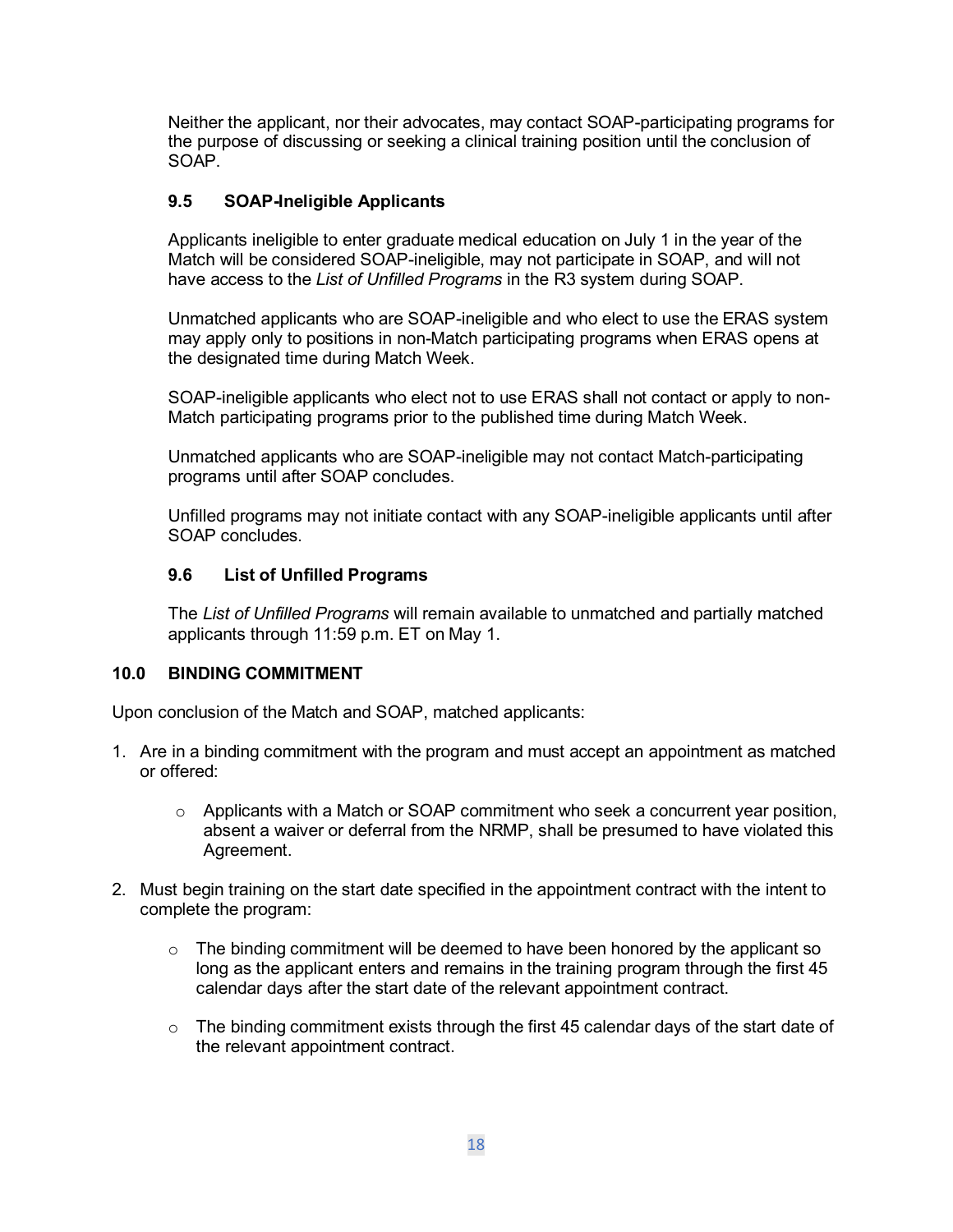- $\circ$  Programs terminating a resident within 45 days of the start date specified in the appointment agreement, without having an approved waiver or deferral from the NRMP, will be in violation of this Agreement.
- $\circ$  Applicants who give notice of resignation, resign, or vacate a position within 45 days of the start date specified in the appointment agreement, without having an approved waiver or deferral from the NRMP, will be in violation of this Agreement. Programs must report such violations to [policy@nrmp.org.](mailto:policy@nrmp.org)

Each appointment is subject to the official policies of the appointing institution and program (e.g., expected training credentials, background checks, drug screens, visa status) in effect on the Rank Order List Certification Deadline or when the program submits its preference list if the program participates in SOAP.

- 1. Programs must adhere to the disclosure policies regarding accuracy, completeness, and timeliness of Information.
- 2. Programs who fail to disclose to applicants the official policies of the appointing institution and/or program prior to the Rank Order List Certification Deadline may not be eligible to receive a waiver or deferral of the matched appointment.

# <span id="page-18-0"></span>**11.0 WAIVER OR DEFERRAL OF MATCH RESULTS**

**Waiver:** The release of Match participants from the binding commitment following the Match.

**Deferral:** A one-year delayed start of training mutually agreed to by the matched applicant and the program.

Neither applicants nor programs may release each other from a matched position or an offer accepted during SOAP. A waiver or deferral of the binding commitment may be obtained only from the NRMP. Applicants are encouraged to review the Waiver and Deferral policy on the NRMP website. The terms of the Waiver and Deferral Policy are incorporated herein and binding upon all Match participants.

A waiver or deferral may be considered by the NRMP:

- 1. For circumstances related to change of specialty or demonstrating an unanticipated serious and extreme hardship or change of specialty; or
- 2. If NRMP determines the applicant is ineligible to begin training.

Applicants considering a waiver or deferral request:

1. Shall review the Waiver and Deferral Policy on the NRMP website (www.nrmp.org);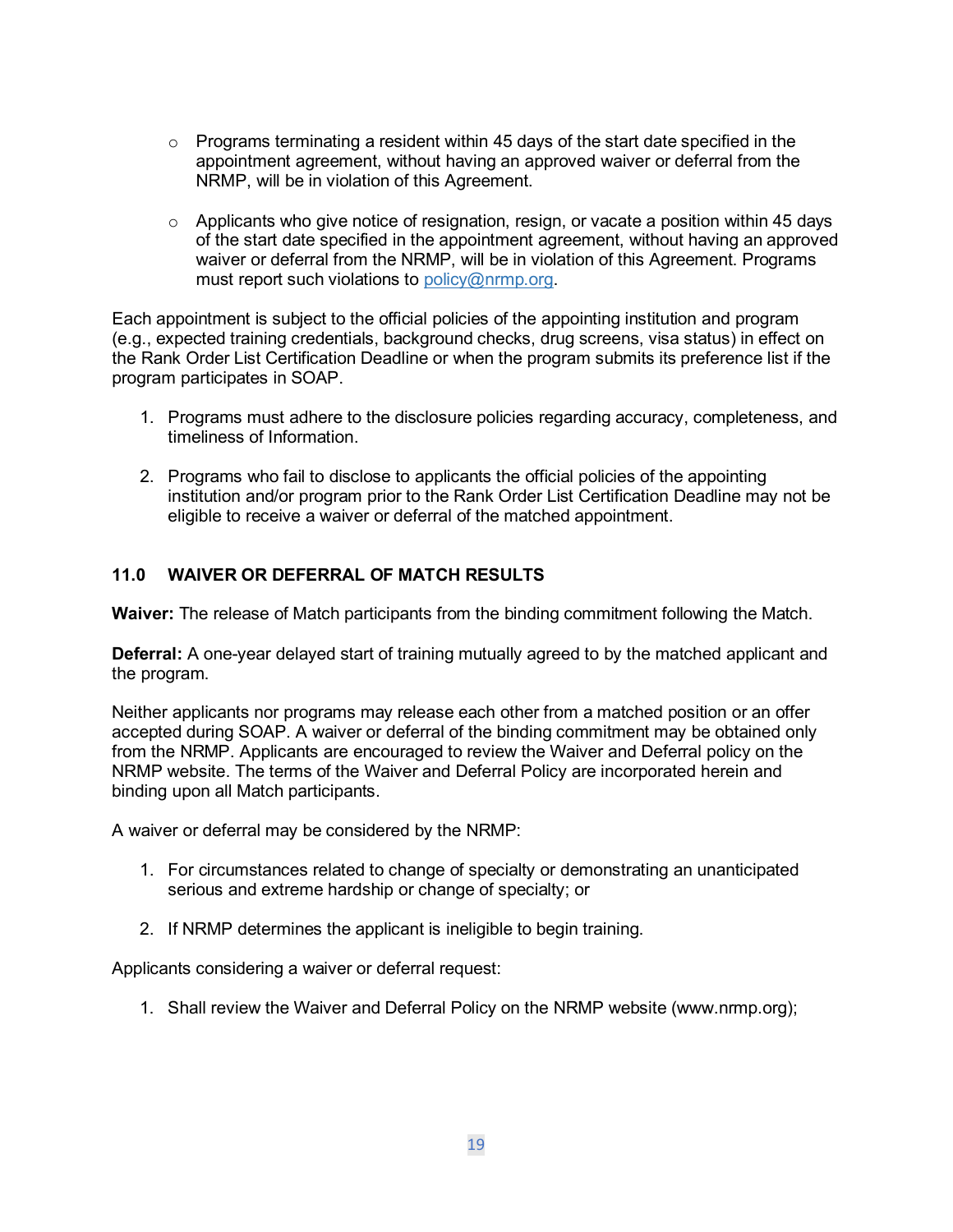- 2. Shall submit the request in accordance with the directions provided on the NRMP website;
- 3. Shall demonstrate to the reasonable satisfaction of the NRMP that the criteria necessary for approval and issuance of a waiver or deferral are present;
- 4. Shall provide complete, timely, and accurate information to the NRMP in connection with its waiver or deferral review;
- 5. Shall not decline the matched position until the waiver or deferral request has been decided; and
- 6. Shall not apply, interview for, or accept a position in another program until the waiver or deferral request has been approved.

Applicants shall promptly notify the NRMP of waiver or deferral request(s) received from a program.

NRMP's decision is final and is not subject to challenge in arbitration, by judicial review, or by review of a third party. NRMP may grant a deferral of up to one year at the request of either a program or an applicant if arbitration proceedings have been initiated and the outcome is pending.

Absent a waiver or deferral from the NRMP failure to honor this binding commitment will be considered a violation of this Agreement.

# <span id="page-19-0"></span>**12.0 VIOLATIONS**

Applicants are responsible for conducting their affairs in an ethical, professional, and responsible manner throughout the application, interview, and matching process.

Applicants have a right to expect medical schools, institutions, and programs also to conduct their affairs in an ethical, professional, and responsible manner throughout the application, interview, and matching processes.

Known or suspected violations of any applicable Match Participation Agreement, by Match and SOAP participants, must be reported to the NRMP. Reports of a violation of Match and/or SOAP policy may be made anonymously.

#### **12.1 Alleged Violations**

At its discretion, the NRMP will investigate alleged violations of this Agreement, including but not limited to:

- 1. Failure to provide complete, timely, and accurate information during the application, interview, matching, and SOAP processes;
- 2. Discrepancies in graduation credentials;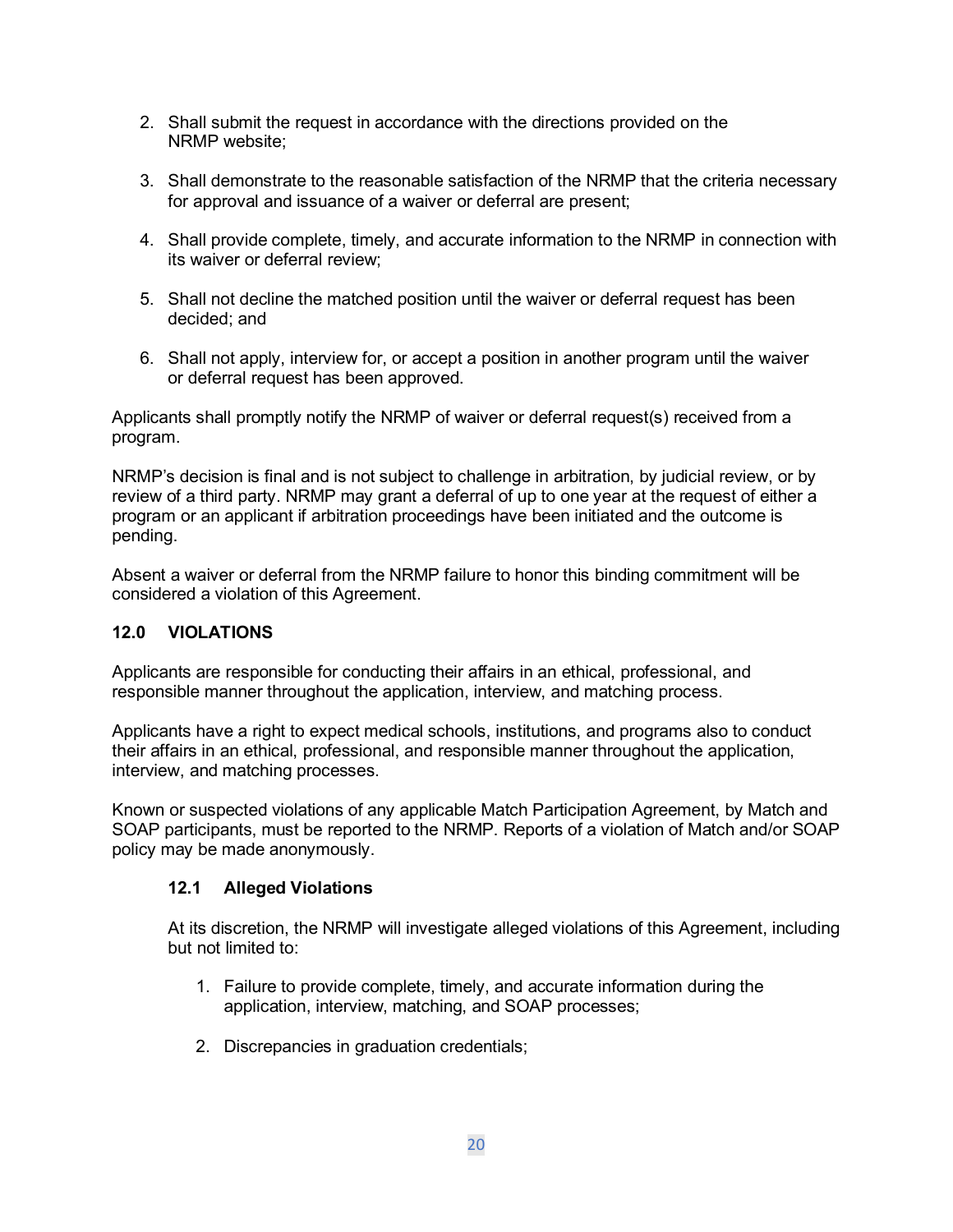- 3. Attempts to subvert or circumvent eligibility requirements, the matching process, or SOAP;
- 4. Failure to offer or accept an appointment as required by the results of a Match outcome;
- 5. Failure to engage in ethical and/or professionally responsible behavior; or
- 6. Any other irregular behavior or activity that occurs in connection with registration, the submission or modification of a rank order or SOAP preference list, and/or the participant's commitment to honor the Match outcome.

#### **12.2 Violations Policy and Procedure**

The NRMP Policies and Procedures for Reporting, Investigation, and Disposition of Violations of NRMP Agreements ("Violations Policy") may be found on the NRMP website and shall govern the handling of match violations. If the NRMP receives sufficient, credible information that a violation of this Agreement may have occurred, the NRMP may initiate an investigation in accordance with the Violations Policy. Applicants must provide complete, timely and accurate information to the NRMP in connection with its violation investigation. The terms of the Violations Policy (including, but not limited to, the consequences of a confirmed violation) are incorporated herein and binding upon all Match participants.

#### **12.3 Withdrawal of Applicant Due to Suspected Violation**

**12.3.1 Authority:** The NRMP's authority to withdraw an applicant or program from the Match under this section is in addition to its authority to impose sanctions for violations of this Agreement. At any time before the Match results are released, the NRMP may withdraw any applicant from the Match or SOAP and without first affording an opportunity for a hearing if the NRMP believes it has credible evidence that:

- 1. The applicant has violated the terms of this Agreement; and
- 2. Absent such summary withdrawal, the integrity of the Match is in jeopardy.

**12.3.2 Pending Action:** Upon withdrawal from the Match and/or SOAP due to an alleged violation, the applicant's status in the R3 system will note "Pending Action," which will remain in effect until the applicant has waived or exhausted all avenues of appeal as outlined in the NRMP Violations Policy.

The matched program(s) may not fill the applicant's position during the NRMP's investigation until the NRMP has issued a Final Report or granted a waiver, whichever is earlier.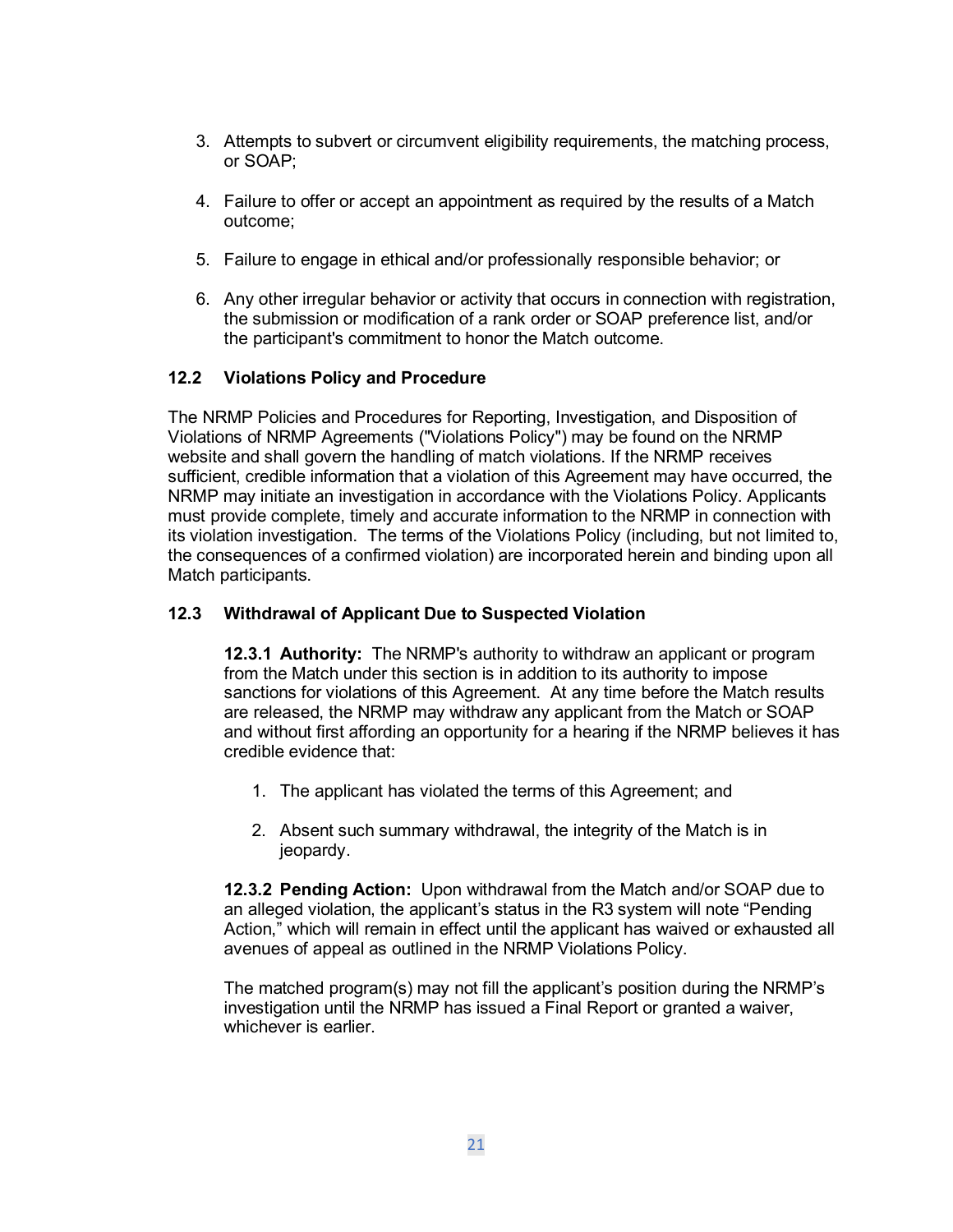If the violation investigation has not concluded by the start date of training, the program shall begin training the matched applicant unless NRMP has granted a waiver or issued a deferral to the next training year.

# **12.4 Confirmed Violations**

If the NRMP's investigation of an alleged violation results in a finding that an applicant has committed a violation of this Agreement, the applicant will be withdrawn from the Match and SOAP and sanctions levied as outlined in the Violations Policy.

# <span id="page-21-0"></span>**13.0 USE OF MATCH INFORMATION**

# **13.1 Applicant Use of Match Information**

Applicants may use the R3 system and the information contained therein solely for the purpose of their participation in the Match and/or SOAP. Applicants may not share with any individual any Match information from or maintained in the R3 system, including but not limited to, information from the *List of Unfilled Programs*, and/or *Regional Match Statistics by Specialty*.

Applicants may not copy, distribute, post, or make publicly available in any other way, any Match information from or maintained in the R3 system, including information from the *List of Unfilled Programs*, and/or *Regional Match Statistics by Specialty*. URLs that link to information from the R3 system or PDFs that have been created, copied, or downloaded from the R3 system shall not be made public or redistributed in any form even if the information already is in the public domain.

Unauthorized disclosure of Match information by applicants is considered a violation of this Agreement and may result in sanctions to the applicant.

# **13.2 NRMP Use of Match Information**

Each applicant authorizes the NRMP to request, obtain, transmit and receive identifying information (including information in the R3 system, individual applicant USMLE scores, COMLEX scores, Alpha Omega Alpha membership, and information regarding demographics and volunteer and work experiences) to and from authorized users, including the Accreditation Council for Graduate Medical Education, the American Osteopathic Association, the Association of American Medical Colleges, the American Medical Association, the Educational Commission for Foreign Medical Graduates, the Canadian Resident Matching Service, the National Board of Medical Examiners, the National Board of Osteopathic Medical Examiners, U.S. allopathic medical schools, U.S. osteopathic medical schools, and other organizations engaged in postgraduate medical education for purposes of:

- 1. Collecting and verifying data submitted by the applicant;
- 2. Establishing postgraduate training databases;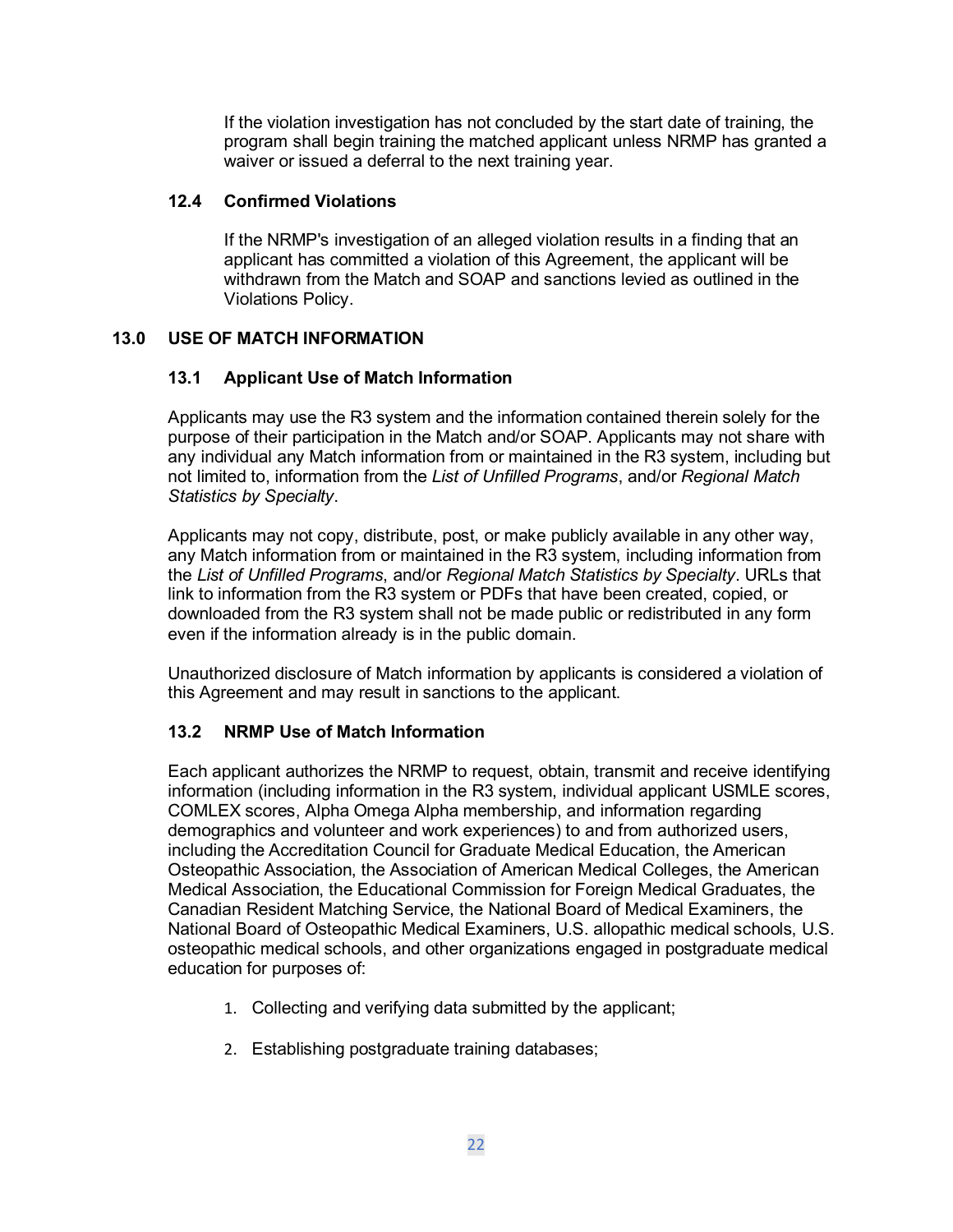- 3. Conducting a Matching Program;
- 4. Performing research; or
- 5. Establishing a Match.

**13.2.1 Disclosure:** The NRMP will not disclose applicant personal information that is clearly and uniquely identifiable to any applicant, program, institution, or medical school except in response to a subpoena or an order from a court of competent jurisdiction. For each applicant who authorizes the NRMP to use applicant information for research purposes, the NRMP may provide such identifiable information only to reputable organizations engaged in undergraduate, graduate or postgraduate education solely for the purposes of performing joint research under strict, binding terms of a confidential data sharing agreement. At no time will the NRMP allow applicant personal information that is clearly and uniquely identifiable to be disclosed in publications, presentations, and reports resulting from such research.

The NRMP may anonymize and/or aggregate applicant information and use it for its own reporting purposes and contribute such anonymized, aggregated information to national databases or for NRMP-approved research purposes.

**13.2.2 Ranking and Match Outcome Information:** For the avoidance of doubt, a rank order list submitted by an applicant is confidential and the NRMP will not disclose or release applicant ranking information that is clearly and uniquely identifiable to any applicant, program, institution, or medical school except in response to a subpoena or an order from a court of competent jurisdiction. For each applicant who authorizes the NRMP to use applicant information for research purposes, the NRMP may provide such identifiable information only to reputable organizations engaged in undergraduate, graduate or postgraduate education solely for the purposes of performing joint research under strict, binding terms of a confidential data sharing agreement. At no time will the NRMP allow applicant ranking and/or match outcome information that is clearly and uniquely identifiable to be disclosed in publications, presentations, and reports resulting from such research.

The NRMP may anonymize and/or aggregate rank order list and/or match outcome information and use it for its own reporting purposes and contribute such anonymized, aggregated information to national databases or for NRMPapproved research purposes.

Each applicant authorizes the NRMP to release applicant Main Residency Match results to each program that ranked the applicant on the program's rank order list, to the applicant's school of medicine or osteopathy, and to those program directors who request such information to verify whether an applicant was matched.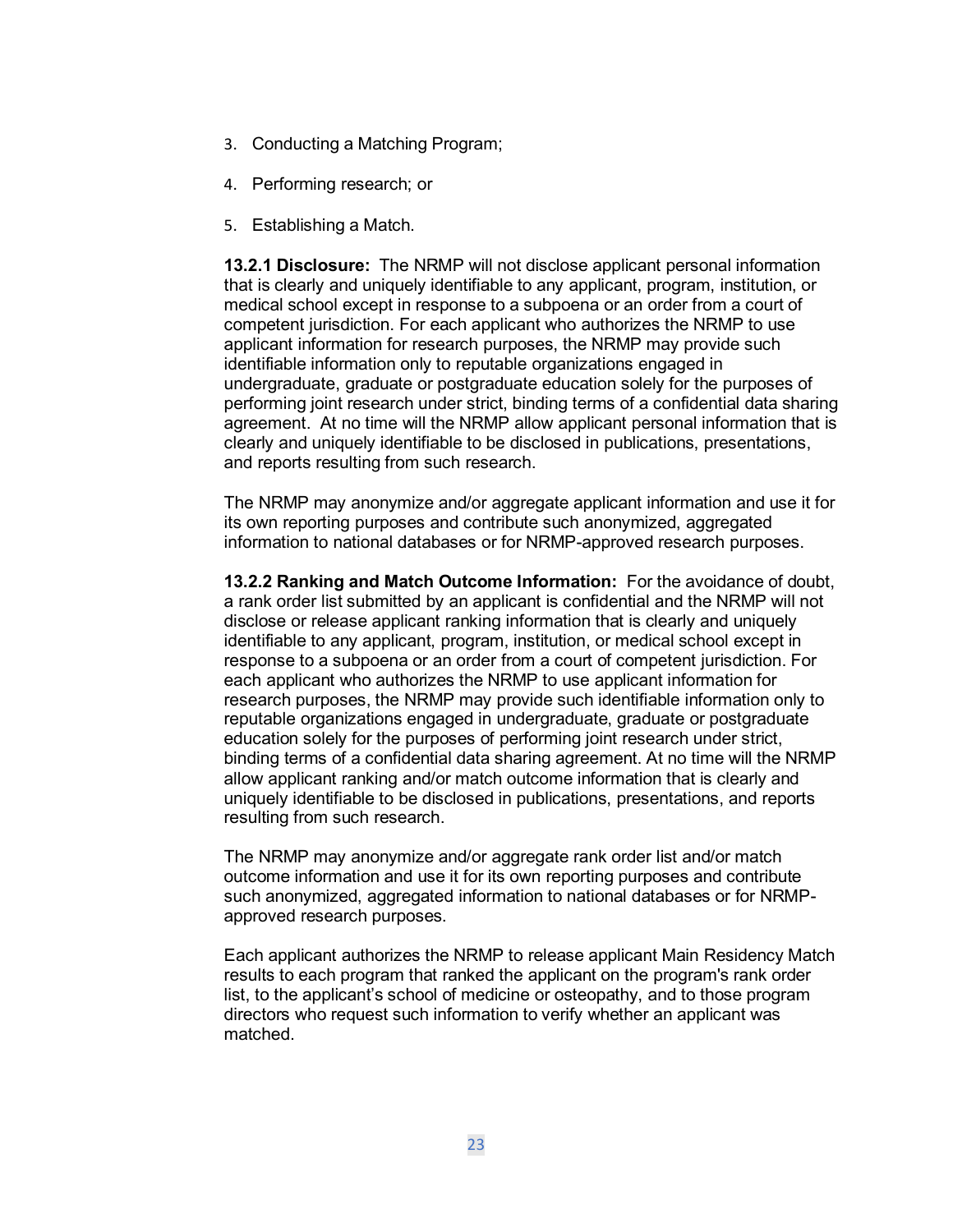Each applicant also authorizes the NRMP to release any information provided by such applicant to other matching programs for the purpose of ensuring the applicant does not match to concurrent year positions. Each applicant also authorizes the NRMP to post appointment information in the R3 system Applicant Match History.

# <span id="page-23-0"></span>**14.0 REPRESENTATION AND WARRANTIES**

Each program and applicant represents and warrants to the NRMP that all of the information provided, or that will be provided, by such program or applicant to the NRMP is at all times complete, timely, and accurate to the best of such program's or applicant's knowledge at the time such information was or will be provided. Each applicant further represents that he/she has authorized all institutions and individuals who may possess this information to disclose it to the NRMP for purposes of verification. Each program and applicant further represents that their unique log in information to access the R3 system will not be shared with or used by any other individual to access the system. Moreover, each applicant represents that he/she has read, understood, and agrees to the NRMP's Privacy Statement.

# <span id="page-23-1"></span>**15.0 DISCLAIMERS**

The parties acknowledge that the fees charged by the NRMP for participation in the Main Residency Match include no consideration for any assumption by the NRMP of the risk of any damages that may arise in connection with any program's or applicant's participation in the Main Residency Match or utilization of the R3 system.

Each party agrees that neither:

- 1. the NRMP,
- 2. any vendor providing equipment, software, or services to the NRMP ("Vendor"), nor
- 3. any director, officer, employee, affiliate, or agent of the NRMP, or any Vendor,

will be liable for any loss, damage, cost, or expense whatsoever, direct or indirect, regardless of the cause, that may arise out of, or be in any way related to, this Agreement, the use of the Main Residency Match, the R3 system, or the automated systems and services utilized by the NRMP to implement the Main Residency Match or to send notices, including, but not limited to: (a) the suspension or termination of, or the inability to use, all or any part of the R3 system; (b) the erroneous transmission of any data or the transmission of any erroneous data; (c) any failure or delay suffered or allegedly suffered by any party in receiving or sending any rank order list or other information or in certifying a rank order list, however caused; (d) the delivery or transmission of any virus, worm, or other disruptive device; or (e) any other cause in connection with the furnishing of services or notices by the NRMP or the performance, maintenance, or use of, or inability to use, all or any part of the R3 system. The foregoing will apply regardless of whether a claim arises in contract, tort, negligence, strict liability, or otherwise.

The automated systems and services utilized by the NRMP to implement the Main Residency Match and the R3 system are provided "AS IS" and "AS AVAILABLE." NONE OF THE NRMP,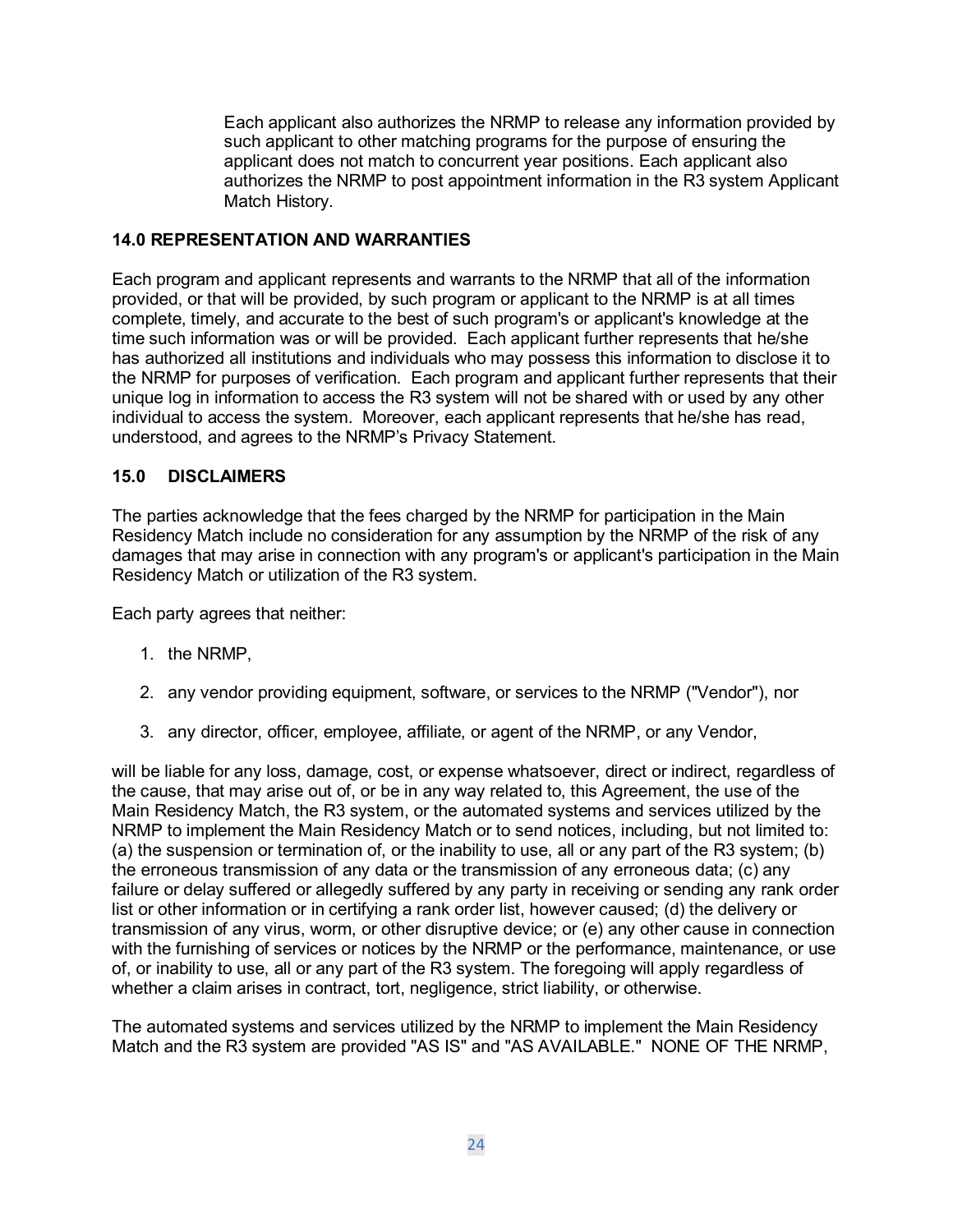ANY VENDOR, OR ANY OF THEIR DIRECTORS, OFFICERS, AGENTS, EMPLOYEES, OR AFFILIATES MAKES ANY WARRANTY OR REPRESENTATION OF ANY KIND, EXPRESS OR IMPLIED, WITH RESPECT TO SUCH SERVICES, THE R3 SYSTEM, OR THE MAIN RESIDENCY MATCH OR SOAP, OR TO THE ACCURACY, COMPLETENESS, SECURITY, TIMELINESS, OR RELIABILITY OF THE INFORMATION TO WHICH ANY PARTY HAS ACCESS OR TRANSMITS OR RECEIVES THROUGH THEM OR THROUGH ANY OTHER AUTOMATED SYSTEM. ALL IMPLIED WARRANTIES OF MERCHANTABILITY, FITNESS FOR A PARTICULAR PURPOSE, TITLE, AND NON-INFRINGEMENT ARE EXPRESSLY EXCLUDED. No oral or written information or advice given by the NRMP, any Vendor, or any of their directors, officers, agents, affiliates, or employees will create a warranty, and no party may rely on any such information or advice. There is no assurance that the information to which the parties have access through the R3 system will be accurate, complete, secure, timely, or reliable, or that the R3 system or the automated services utilized by the NRMP will be error-free or operate without interruption. In particular, and without limiting the generality of the foregoing, the NRMP makes no warranty that certified rank order lists processed through use of such automated services will be properly executed. Each program and applicant is solely responsible for verifying that the certified rank order list has been duly entered and certified.

# <span id="page-24-0"></span>**16.0 LIMITATION OF LIABILITY**

IN NO EVENT WILL THE NRMP OR ANY VENDOR OR AFFILIATE BE LIABLE FOR ANY DAMAGES AS A RESULT OF ANY NEGLIGENT ACT OR OMISSION OF THE NRMP OR ANY VENDOR OR AFFILIATE, IRRESPECTIVE OF WHETHER THE INJURED PARTY IS A PROGRAM, AN APPLICANT, OR A THIRD PARTY.

# <span id="page-24-1"></span>**17.0 NOTICES**

All notices to the NRMP, must be given either by email at support@nrmp.org or through the R3 system and are effective upon receipt. The NRMP is not responsible for delays in email or Internet service. Any notices or documents received by the NRMP after the relevant deadline date will not be considered.

All notices, to applicants or programs will be given either by (a) email to the email address provided by such party to the NRMP upon submission of such party's registration in the R3 system or (b) through the R3 system while the applicant or program is logged on to the site. Such notices to applicants or programs given by email will be deemed given twenty-four (24) hours after sending, unless the sending party is notified that the email address is invalid or that the message was not delivered, or if the receiver has voluntarily unsubscribed from NRMP emails or notices. All notices given by the NRMP during an applicant's or program's session on the R3 system will be deemed given at the time of such session.

#### <span id="page-24-2"></span>**18.0 DISPUTE RESOLUTION**

Except for waiver determinations that are final when made by the NRMP and not subject to arbitration, judicial review, or review by any third party, as provided in this Agreement, all other disputes arising out of, or related to, the Main Residency Match, this Agreement, or the breach thereof, between or among the NRMP and any applicant or program participating, or seeking participation, in the Main Residency Match shall be settled by arbitration in accordance with the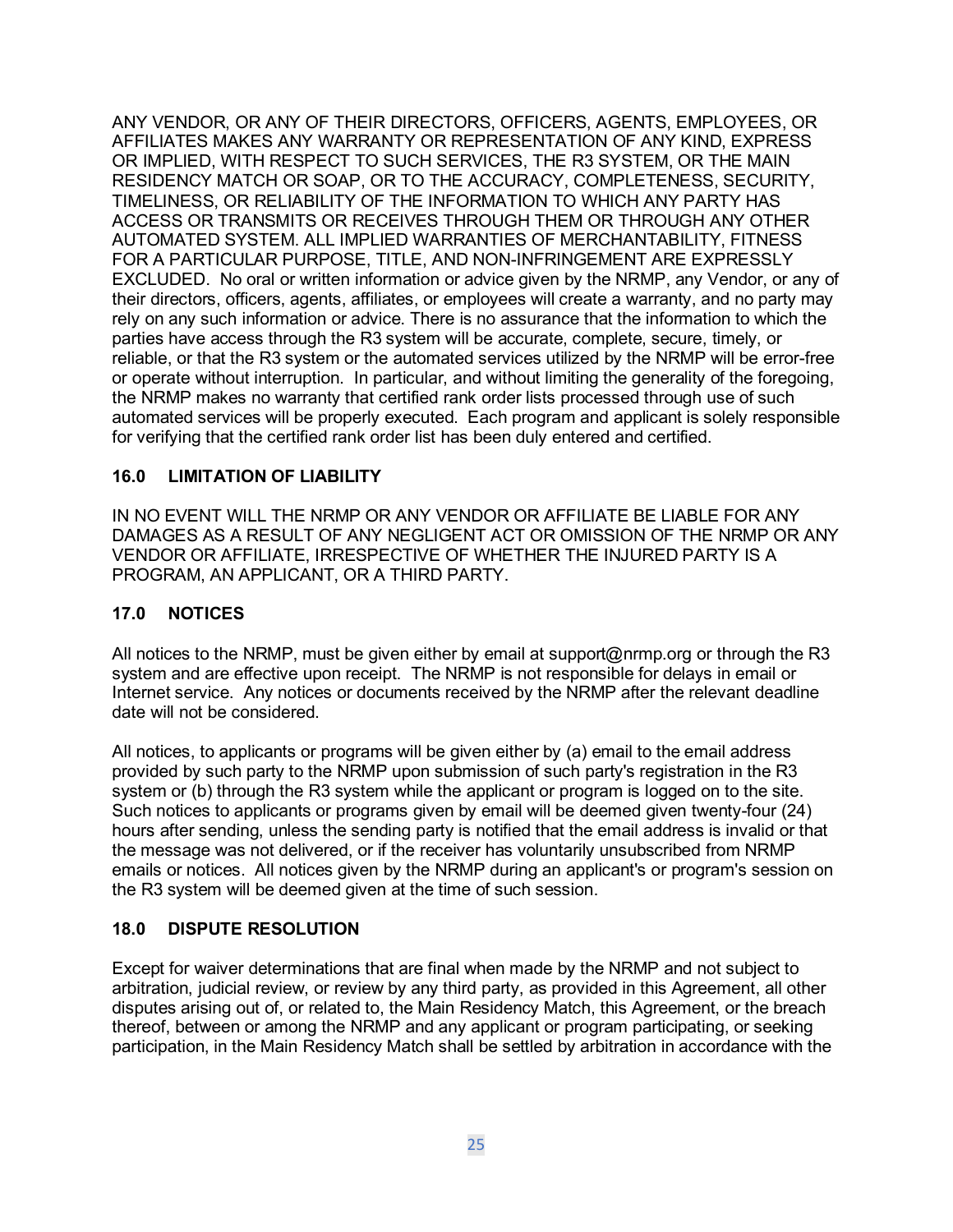Commercial Arbitration Rules of the American Arbitration Association then in effect (as modified below and excluding Procedures for Large, Complex Disputes), unless the parties to the dispute mutually agree otherwise. The arbitration hearing shall commence within six months of filing the demand for arbitration or at another time agreeable to the NRMP. Notwithstanding the foregoing, no arbitrator shall have power to adjudicate any dispute as a class arbitration or as a consolidated arbitration without the express consent of all the parties to any such dispute, and every arbitrator shall return a reasoned award in writing, setting forth the factual findings and legal conclusions that are the basis for the determination. In addition, no arbitrator shall have the power to modify any sanctions imposed by the NRMP unless: (1) the arbitrator determines there is no basis in fact for a finding of violation; or (2) the arbitrator finds that the sanctions imposed by the NRMP are either arbitrary and capricious or outside the scope of potential sanctions set forth in this Agreement and the Violations Policy.

Notice of the demand for arbitration must be filed in writing with all other parties to the arbitration and with the American Arbitration Association. A demand for arbitration in a matter that is covered by the Violations Policy must be made in accordance with the Violations Policy. The arbitrator(s) must conduct all arbitration proceedings in the Office of the NRMP in Washington, DC or at such other location in Washington, DC as mutually agreed upon by the parties. Each party will share equally in the cost of arbitration, except that the party requesting arbitration shall be solely responsible for paying the filing fee required by the AAA Standard Fee Schedule, including the Initial Filing Fee and the Case Service Fee, and the party requesting arbitration must further file the AAA form entitled "Demand for Arbitration – Commercial". The burden shall be on the applicant or program to demonstrate by clear and convincing evidence that an adverse decision by the NRMP was without basis-in-fact or in violation of this Agreement. The award by the arbitrator or arbitrators shall be final. Judgment upon the award rendered may be entered in any court having jurisdiction thereof, so long as the arbitrator(s) acted in good faith. The arbitrator(s) may construe and interpret, but may not vary or ignore, the terms of this Agreement. The arbitrator(s) shall not have the power to make an award that is inconsistent with the provisions of this Agreement or with District of Columbia substantive law.

#### <span id="page-25-0"></span>**19.0 LIMITATION OF ACTION**

No claim or cause of action, regardless of form, arising out of or related to the Main Residency Match, this Agreement, or the breach thereof, or any other dispute between the NRMP and any applicant or program participating, or seeking participation, in the Main Residency Match, may be brought in any forum by any party more than 30 calendar days after the cause of action has accrued, regardless of any statute, law, regulation, or rule to the contrary ("Limitation Period"). The Limitation Period shall commence the day after the day on which the cause of action accrued. Failure to institute an arbitration proceeding within the Limitation Period will constitute an absolute bar and waiver of the institution of any proceedings, whether in arbitration, court, or otherwise, with respect to such cause of action. A cause of action that has become time-barred may not be exercised by way of counter claim or relied upon by way of exception.

In addition, any party who desires to contest a decision of a Review Panel of the NRMP must notify the NRMP in writing of its intent to seek arbitration within 10 business days from that party's receipt of the Panel's report and must file a written demand for arbitration within 30 calendar days of receipt of such report, in accordance with the terms of the Violations Policy. If notice of a party's intent to seek arbitration is not received in writing by the NRMP within 10